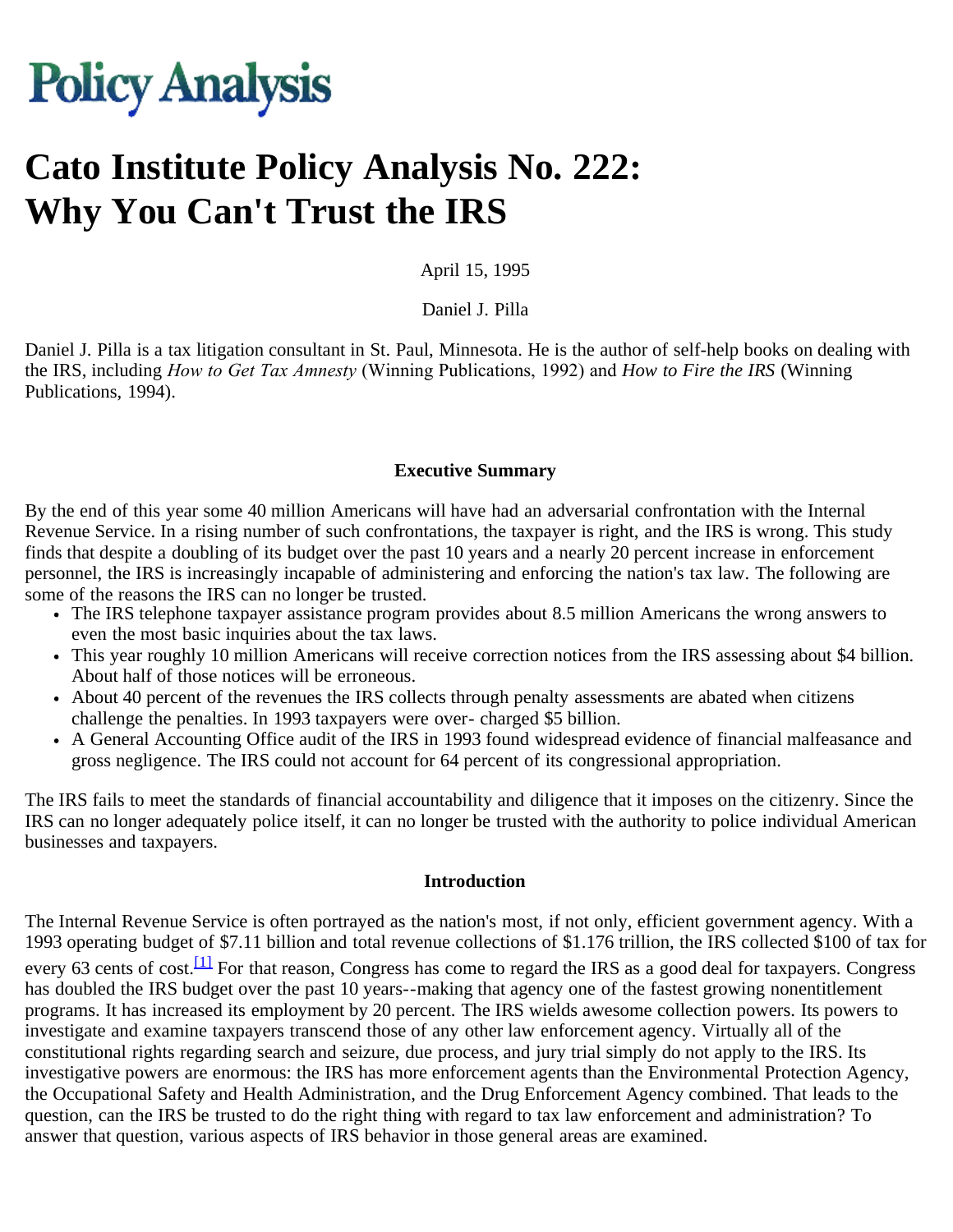Unfortunately, this study shows that the trust that Congress has placed in the IRS is dangerously misplaced. A review of the IRS's recent performance presents a picture of an error-prone, negligent, and inefficient agency. The widespread incompetence of the IRS calls into question the agency's ability to enforce and administer our current income tax system.

#### **The IRS Environment--The Tax Laws**

Before the shortcomings of the IRS are examined, the hopelessly complicated tax system the IRS administers is discussed.

#### **Tax Law Complexity and the IRS**

When the income tax law first took effect in 1913, it had just 170 pages of law and regulation. Since then the tax code has grown to encompass over 17,000 pages of law and regulation. On top of that, hundreds of thousands of pages of court decisions interpret that law. Additional interpretations come in the form of IRS revenue rulings, revenue procedures, opinion letters, information letters, technical advice memoranda, private letter rulings, chief counsel orders and notices, and general counsel memoranda. It is a virtual impossibility for a tax attorney--let alone a typical taxpayer--to keep up with all the changes.

In the 1980s the tax laws were altered more than 100 times. In 1986 Americans were presented with the most sweeping tax law change in 30 years--intended to simplify the tax code. The Tax Reform Act of 1986 brought amendments to more than 2,000 sections of the code and the creation of more than 100 new forms. To teach us about those forms, the IRS produces thousands of pages of instructions, and hundreds of booklets to teach us about the instructions.

The tax change parade continued into the 1990s. Major tax modifications occurred in both 1990 and 1993, with many minor ones in between. The 1994 mid-term congressional elections promise new, sweeping tax law reforms now that Republicans have control of Congress.

Any tax law change, large or small, is no easy matter for the IRS. Consider the burdens the agency faced in 1993 alone; it was expected to

- $\cdot$  revise and test more than 6,100 computer software programs;
- revise automated tax information scripts for telephone inquiries;
- train 29,000 service center employees to process returns, compute bills and refunds, and make adjustments;
- train 8,000 taxpayer service employees who answer 40 million taxpayer inquiries;
- design or revise 250 forms and 110 publications;
- print and distribute over 1.3 billion copies of forms and instruction; and
- update taxpayer information and educational materials.<sup>[\[2\]](#page-14-1)</sup>

<span id="page-1-0"></span>It is obvious that the constant revisions of the tax code enacted by Congress impede the IRS's efforts to perform administrative and enforcement duties consistently and correctly.

# **Tax Law Complexity and the Public**

Regardless of its effect on the IRS, there can be little doubt that the constantly changing face of tax law causes much confusion to the public at large. The number of citizens using tax preparers over time is the IRS's bellwether measurement of tax law complexity. The IRS's national opinion surveys conducted in 1987 and 1990 confirm "that the most frequently given reasons for using a preparer are the complicated nature of return preparation, or fear of making mistakes."<sup>[\[3\]](#page-14-2)</sup>

<span id="page-1-1"></span>Each and every year since 1981, the use of paid preparers has risen. As **Figure 1** shows, in 1981, 41 percent of taxpayers used a tax professional. In 1986, 46 percent, or 45.22 million citizens, used paid preparers. By 1992, 50 percent, or 57.5 million citizens, sought professional help. That is an 18 percent increase during a period when the tax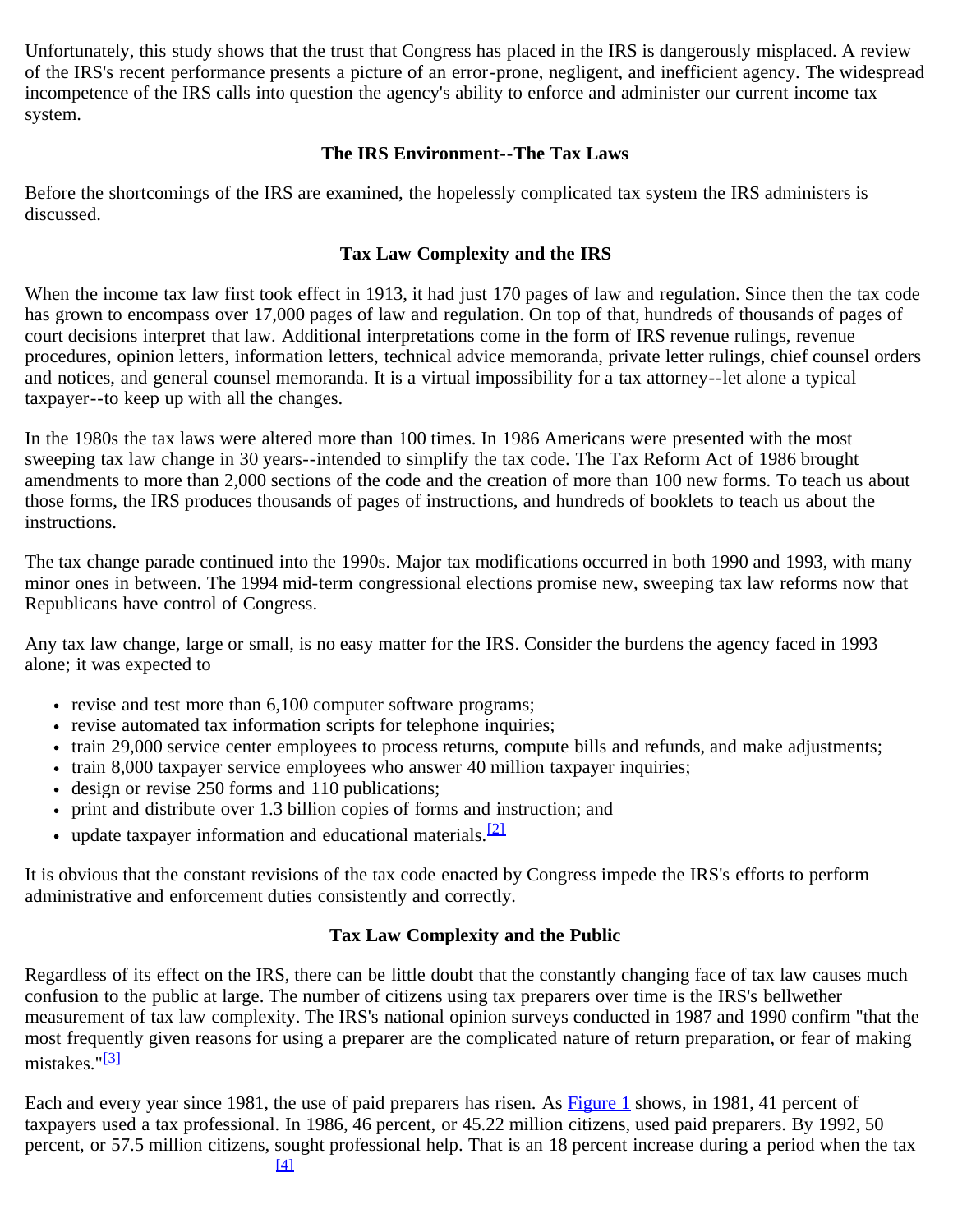<span id="page-2-1"></span>laws were supposedly simplified.

<span id="page-2-2"></span>Paid preparers are not used only by rich taxpayers. IRS statistics indicate that quite the opposite is true. According to the agency's 1992 financial statement, "in 1989, 1990 and 1991 (the only years for which data is available), slightly more than 80% of the returns filed with paid preparers were for taxpayers with less than \$50,000 of Adjusted Gross Income." $5$ ]

<span id="page-2-0"></span>

| Figure 1: Percentage of Americans Using  <br><b>Tax Preparers</b> |     |  |
|-------------------------------------------------------------------|-----|--|
| 1981                                                              | 41% |  |
| 1986                                                              | 46% |  |
| 1992                                                              | 50% |  |
| [Graph Omitted]                                                   |     |  |
| Source: Daniel J. Pilla, How to Fire the IRS                      |     |  |
| [(St. Paul: Winning Publications, 1994).                          |     |  |

The continual changes in our tax laws create a serious compliance problem. When the tax system consists of 17,000 pages of law and regulation, compliance is no easy matter. Most Americans make every reasonable effort to comply with the law. Often their efforts are defeated by one of two factors. Either they simply do not understand what the law requires, or they cannot afford to pay what they owe.

<span id="page-2-3"></span>In 1992 then IRS commissioner Shirley Peterson testified to Congress about administrative changes regarding the IRS's "tax amnesty" programs.[\[6\]](#page-14-5) She told Congress,

The [tax] law is now so complex that it affects taxpayers' ability to comply--and often affects their willingness to comply, as well. . . . A good part of what we call non-compliance with the tax laws is caused by taxpayers' lack of understanding of what is required in the first place. Once you acknowledge that reality, it makes good business sense to increase our efforts to help taxpayers comply rather than relying solely on after-the-fact enforcement.<sup>[\[7\]](#page-14-6)</sup>

<span id="page-2-5"></span><span id="page-2-4"></span>Peterson went on to say,

Many taxpayers fail to comply because they are unaware of the requirements of the law or because they cannot easily understand what they are supposed to do.<sup>[\[8\]](#page-14-7)</sup>

# **Tax Law Complexity and Tax Professionals**

The tax laws are now so complex that even professional tax preparers are often ignorant of all the nuances of the code. Each year since 1987, Money magazine has surveyed private-sector tax preparers. Money constructs a hypothetical family financial profile based on the demographics of its readers. The facts are presented to 50 different tax professionals in the private sector. The instructions are simple: compute the tax liability of the sample family on the basis of your understanding of the tax laws and the facts given.

In each of the surveys from 1987 to 1991, 50 different preparers came up with 50 different answers. What is worse, none calculated the correct answer. The results of the 1992 study were the same: 48 different preparers came up with 48 different answers. Again, none came up with the right answer.

<span id="page-2-6"></span>Even more troubling was the spread of tax liability shown in the results for 1992. On the high side, the tax for the sample family was fixed at \$46,564. On the low end, the tax was said to be \$16,219. With a target tax of \$26,619, both seem worlds away from the correct result.<sup>[\[9\]](#page-14-8)</sup> Money's analysis of the results provides some insight into the problems created by our complex law.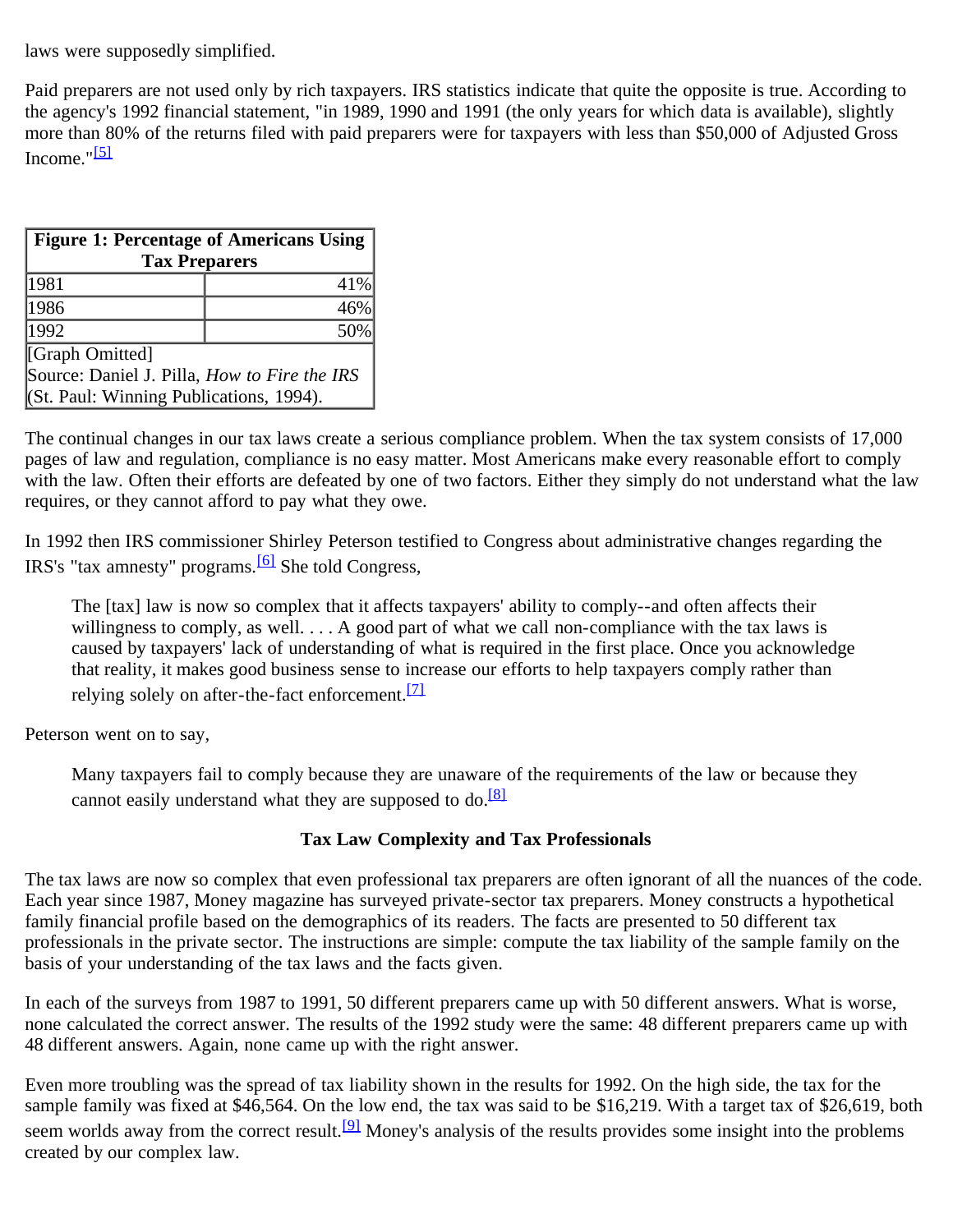<span id="page-3-0"></span>While there were no perfect scores, a dozen returns were exemplary. Because of the tax code's ambiguity, the target tax of \$26,619 was not the only acceptable answer.  $\frac{1101}{100}$ 

That statement, perhaps more than anything else, indicates the nature of the problem. We now have a law that is so confusing that two people of reasonable intelligence can read the same provision and come away with completely different understandings of what it means.

#### **Tax Law Complexity and Congress**

<span id="page-3-1"></span>There is substantial evidence that Congress itself does not understand the tax laws it writes. In 1993 Money discovered that about 60 percent of the members of the House Ways and Means and Senate Finance Committees--the two tax-writing committees--do not prepare their own tax returns.<sup>[\[11\]](#page-14-10)</sup>

Clay Shaw, a Florida representative, is both a CPA and an attorney. He is quoted as describing the U.S. tax code as a "rat's nest." Former chairman of the Finance Committee Daniel Patrick Moynihan was reported to use a professional, as was former Ways and Means chairman Dan Rostenkowski. Even former treasury secretary Lloyd Bentsen, longtime chairman of the Finance Committee, uses a tax professional. The reason, he said, is because his return "is a complicated one." $\frac{12}{2}$ 

<span id="page-3-2"></span>Unlike the taxpaying public, however, Congress does not have to go it alone. While the public pays \$30 billion per year to employ return preparation professionals, Congress receives the service at taxpayers' expense. Those who prepare their own returns have the expert lawyers employed by the tax-writing committees at their service.

<span id="page-3-3"></span>Moreover, the IRS funds and staffs two offices in Washington during tax preparation time for members of Congress and their staffs, at a cost to taxpayers of \$100,000 annually. Each year IRS specialists provide advice to about "4,000 of the 20,000 people who work on Capitol Hill."<sup>[\[13\]](#page-14-12)</sup>

# **The IRS and Tax Administration**

To what extent is the IRS itself able to fully understand and correctly administer the tax laws? Answering that question involves examining four major areas of IRS interaction with the public: taxpayer assistance programs; adjustments and correspondence; penalty assessments; and tax examinations, commonly called audits.

#### **Toll-Free Taxpayer Assistance**

<span id="page-3-4"></span>During the 1993 filing season, the IRS "assisted" approximately 77 million citizens. The agency provides assistance in the form of toll-free telephone "assisters" and IRS personnel in offices receiving walk-in customers. That element of tax administration is "an important indicator" of how well the IRS performs in a given filing season.  $\frac{1141}{116}$  The IRS correctly asserts that "providing accurate and timely telephone assistance reduces errors on tax returns and promotes taxpayer confidence in the IRS." $\frac{[15]}{]}$  $\frac{[15]}{]}$  $\frac{[15]}{]}$ 

<span id="page-3-5"></span>Two factors can be used to gauge the proficiency of the IRS telephone assistance program. The first is the agency's "accuracy" in answering questions. The second is the "accessibility" of assisters to the public. The IRS does an annual survey, known as the Integrated Test Call Survey System (ITCSS), of its assistance program. The purpose of the ITCSS is to ascertain the level at which the IRS performs in both categories. The General Accounting Office monitors the test program to verify the IRS's findings.

<span id="page-3-6"></span>The ITCSS consists of a series of tax law and return preparation questions covering areas about which individuals regularly make inquiries to the IRS. The "centerpiece of ITCSS is a 62-question test covering seven major individual tax law categories about which taxpayers ask questions." $[16]$ 

<span id="page-3-7"></span>In 1989 the IRS answered just 62.8 percent of taxpayer questions correctly.<sup>[17]</sup> Since approximately 65 million inquiries were made to the "assister" program that year, 24.18 million taxpayers were given incorrect or incomplete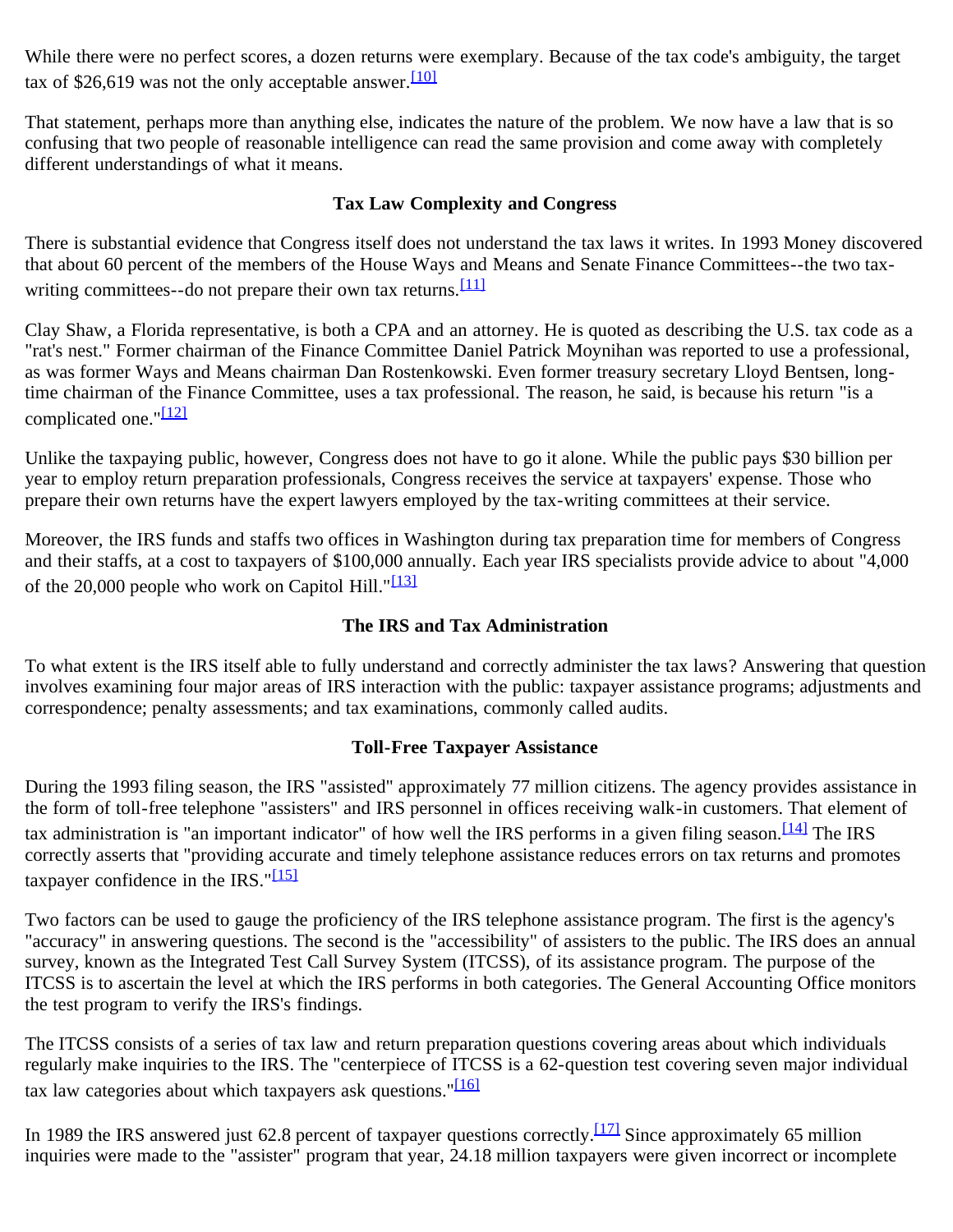# information.

Admittedly, the IRS and the GAO have made accuracy in the assistance program a priority, and the level of accuracy has risen over the years. By 1993 the ITCSS reported IRS accuracy in response to some 77 million inquiries at 89 percent. But even with that improvement, 8.5 million people are getting incorrect or incomplete information from the IRS.

Moreover, the progress must be tempered for two reasons. First, little has been said about a phenomenon that has been occurring since 1989. As the IRS claims to be more accurate in the answers it provides, a smaller percentage of citizens has access to the program. In 1989 the IRS responded to 65 million inquiries. That represents 58 percent of 112 million total attempts to ask questions. In 1993 the IRS responded to 77 million inquiries. But that represents just 24 percent of 320 million total attempts to get information. The GAO reported in November 1993 that the problem is getting worse.

IRS data indicate that taxpayers who call IRS have a good chance of getting a correct answer to their tax law questions; but their chances of getting through to ask those questions are poor. People who called during the 1993 filing season, for example, had a 1 in 4 chance of getting through--even worse than the 1 in 3 chance we reported in 1992.<sup>[\[18\]](#page-14-17)</sup>

<span id="page-4-0"></span>Second, while the IRS boasts of giving the right answer 89 percent of the time, that probably overstates the real level of accuracy. It is critical to note that the ITCSS is an IRS function monitored by the GAO. The IRS, not the GAO, develops the questions. The IRS, not the GAO, conducts the test calls. The IRS, not the GAO, determines what is considered a correct answer to a given question. The test consists of what the IRS identified as 62 of the most commonly asked questions in just seven major individual tax law categories. Moreover, the survey involves only basic, relatively simple areas of law affecting a large number of people, as opposed to obscure areas of law that are not handled on a regular basis. The fact that front-line assisters still cannot achieve total accuracy in straightfor- ward areas of the tax code is an extremely negative reflection on the agency as a whole and suggests a poor track record on complicated tax questions.

<span id="page-4-1"></span>While the accuracy level is rising, the IRS is providing fewer representatives to do the job. That is one reason the accessibility rate has dropped so. That is an outrageous development in light of the fact that more and more people are in need of assistance each year. The GAO described the situation as a "continuing erosion of the telephone service."<sup>[19]</sup> Countless millions of questions are going unanswered. Taxpayers are forced to founder through the preparation process with no information at all.

The bad situation of those who are given incorrect information is often later exacerbated by the IRS. We all know the IRS charges penalties and interest when a citizen makes a mistake on his tax return. Each year millions of individual penalties are assessed, leading to billions in additional revenue. However, citizens are misled by the IRS about their right to cancel penalties and interest attributable to IRS error.

<span id="page-4-2"></span>In 1988 Congress passed and President Ronald Reagan signed into law the Taxpayers' Bill of Rights Act.<sup>[20]</sup> One of the most hotly debated provisions of the bill was a measure to require cancellation of interest assessments when it is shown that the interest is attributable to either IRS error or IRS delay. That measure was in direct response to the high level of incorrect information passed out by the IRS at the time.

<span id="page-4-3"></span>After much debate, Congress added Internal Revenue Code section 6404(e) to the law. It states, in part, that the agency shall cancel any interest assessment when it is shown that such interest is due "in whole or in part to any error or delay by an officer or employee of the Internal Revenue Service."<sup>[21]</sup> Unfortunately, the agency fails to tell the truth about that right. Indeed, the IRS deliberately misleads millions with respect to that and other taxpayer rights.

# **Computer-Generated Notices**

As the world turns faster and faster toward computer automation, the IRS does the same. Since 1984 the agency has embarked on a massive computer upgrade program known as Tax Systems Modernization (TSM). The idea behind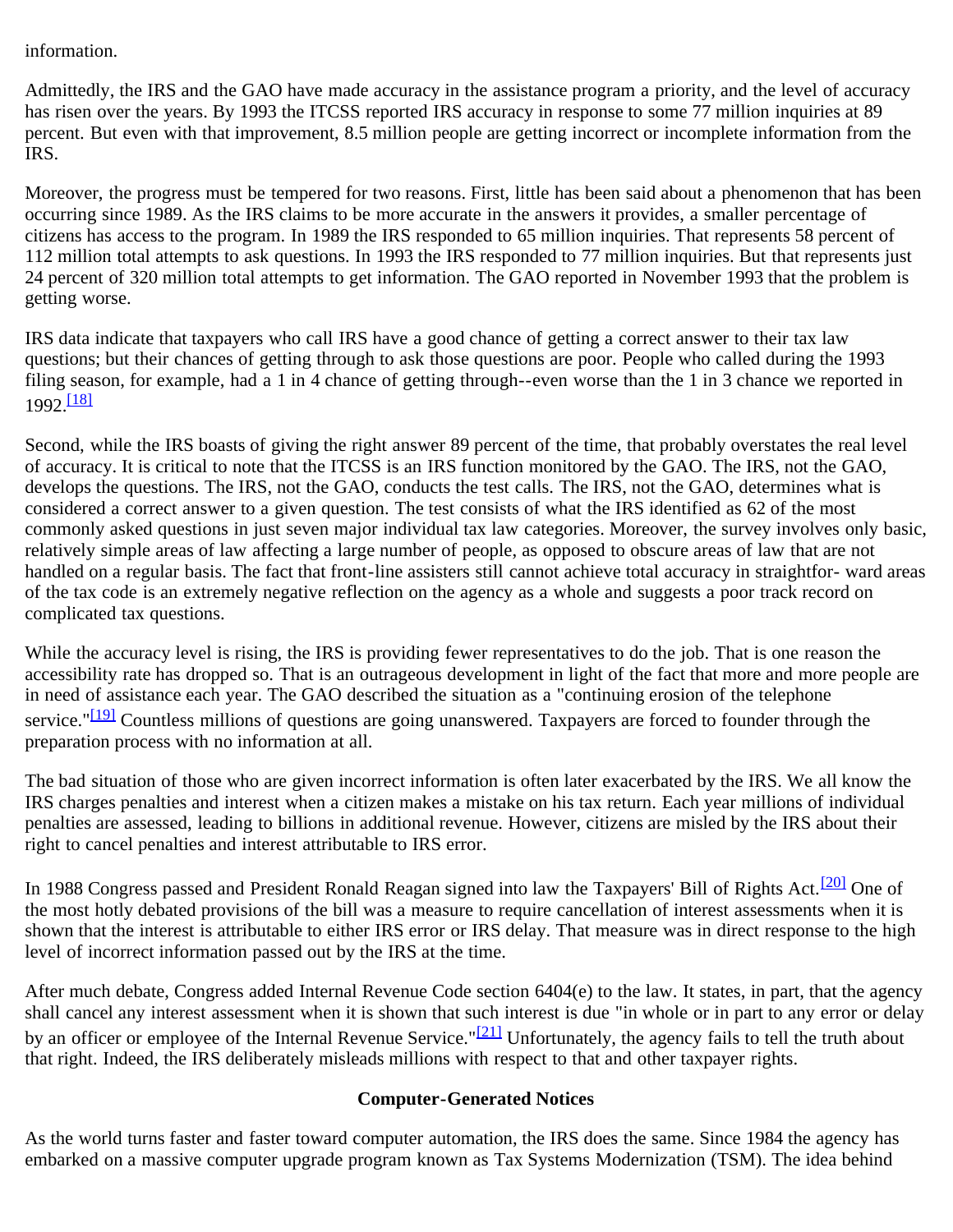<span id="page-5-0"></span>TSM is to transform what was a largely manual system into one that is entirely automated. The price tag for that aggressive undertaking is expected to be more than \$21 billion.<sup>[\[22\]](#page-14-21)</sup>

<span id="page-5-1"></span>At the heart of TSM is the computer notice program. Using computer upgrades acquired since TSM began in earnest in 1984, the IRS greatly expanded its program of contacting taxpayers with computer notices. The idea of expanding the use of such notices was first expressed in a 1984 IRS strategic plan.<sup>[\[23\]](#page-15-0)</sup>

<span id="page-5-2"></span>One of the many goals set forth in the plan was to "seek additional ways to create and maintain a sense of presence" in the lives of all Americans.<sup>[24]</sup> And one way to do that was "to expand our computer-generated contact program."<sup>[25]</sup> In other words, the IRS intended to embark on a mail-order program of tax administration.

And mail notices it did. The notices encompass a wide range of programs allegedly designed to "correct" improper or incomplete tax returns. The correction programs focus on nonfilers, underreporters, math errors, and general return preparation mistakes. Computer notices generally explain that the IRS reviewed the tax return in question, found an error, and corrected it. Usually, additional tax is owed as a result of the correction. The notice includes a demand for payment of the tax, with interest and penalty.

<span id="page-5-4"></span><span id="page-5-3"></span>In 1984 the IRS mailed 420,000 "service center correction notices."<sup>[26]</sup> By 1986 the number had grown to 769,000, an increase of more than 83 percent in just two years.<sup>[\[27\]](#page-15-4)</sup>

My career as a tax consultant has brought me face-to-face with countless citizens across the nation confronted with computer notices. After talking with hundreds of them, and given my knowledge of the 1984 strategic plan, I concluded that the IRS was deliberately sending bogus bills to the public. The error rate in the notices I personally examined seemed much too high to be inadvertent.

In November 1986 I made the claim on national radio that the IRS was indeed mailing to the public bills that it either knew or should have known were incorrect. In 1988 the GAO released a study revealing huge error rates in the program. The results of the analysis are shocking. Among other things, the GAO reported,

Our review of correspondence and related cases at three service centers indicated that the IRS' letters, the adjustments discussed in the letters, and/or the action taken by the IRS in response to the taxpayers' inquiries was often incorrect, unresponsive, incomplete or unclear. Such notices sometimes resulted in the assessment of incorrect tax and penalties. Equally serious, however, are the potential for confusion and frustration on the part of taxpayers and the extra time and expense IRS and taxpayers incur in processing of additional correspondence needed to resolve the issue.<sup>[\[28\]](#page-15-5)</sup>

<span id="page-5-7"></span><span id="page-5-6"></span><span id="page-5-5"></span>More specifically, the GAO found that 48 percent--virtually one-half--of all IRS correspondence and actions regarding account adjustments were either "incorrect, unresponsive, unclear or incomplete."<sup>[29]</sup> Further, in 68 percent of the cases studied, the IRS failed to comply with its own "procedures designed to foster good taxpayer relations."<sup>[30]</sup> Even worse, the GAO found that the vast majority of taxpayers have a very difficult time correcting inappropriate notices. The report described a poll of 406 members of the Tax Division of the American Institute of Certified Public Accountants. The poll showed that

- 1. 75 percent of the respondents felt that IRS was least efficient in handling inquiries,
- 2. 83 percent of the respondents noticed unusual delays by IRS in answering clients' correspondence, and
- <span id="page-5-8"></span>3. 75 percent said they had unusual difficulties getting IRS to correct problems.<sup>[\[31\]](#page-15-8)</sup>

The respondents to that poll were trained professionals. Imagine the frustration and puzzlement of average citizens trying to resolve their problems with erroneous IRS notices.

The GAO acknowledged such frustration as a significant problem. It attributed the failure of the IRS to provide responsive answers and decisive action to the increased workload of its service centers. Yet that increased workload is largely self-imposed. After all, if the IRS does not adequately respond to initial inquiries and requests concerning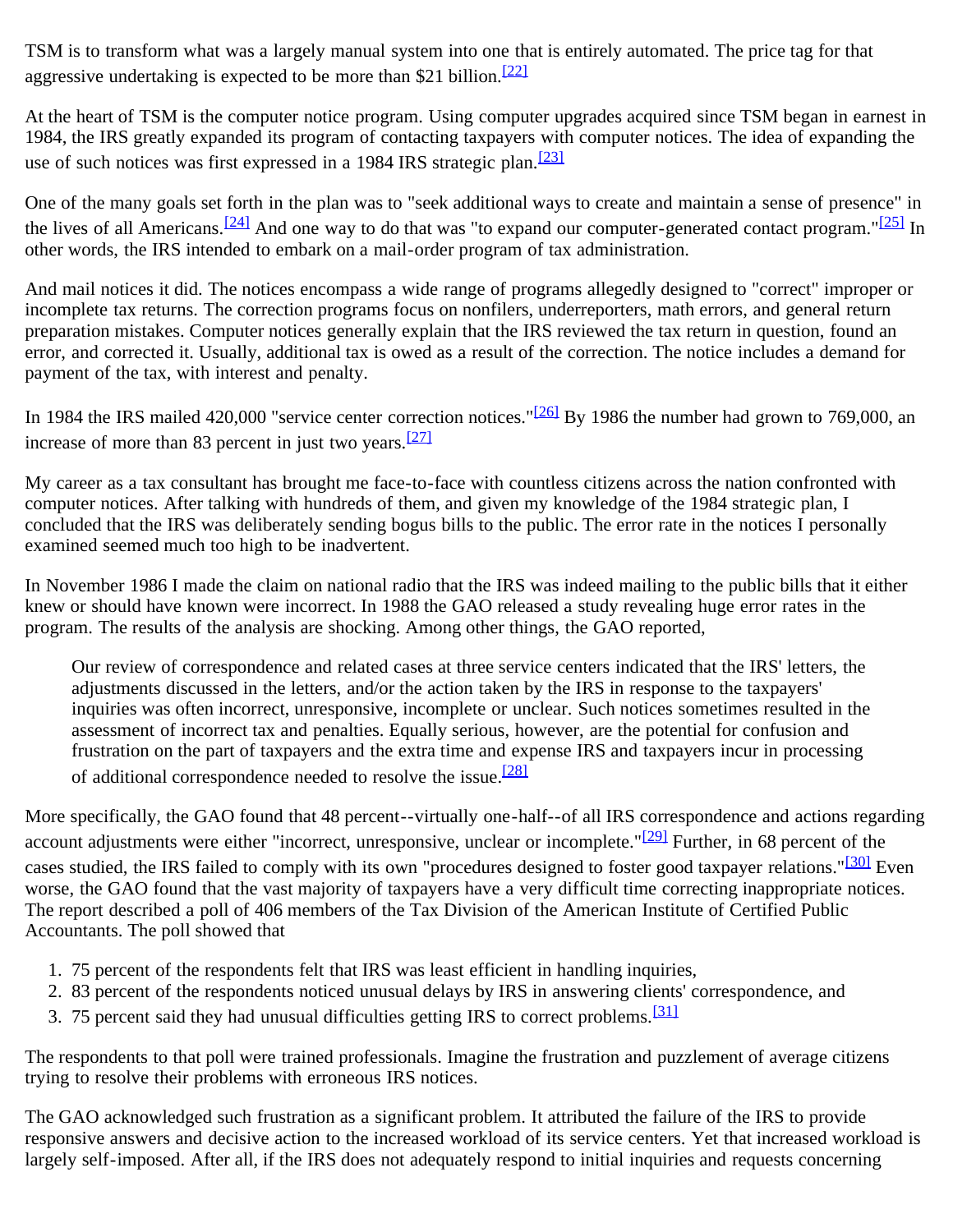<span id="page-6-0"></span>account action, it can expect to receive second, third, and even fourth letters from disgruntled taxpayers seeking action. As the GAO noted, "Taxpayers are understandably persistent about having adjustments made to their accounts." $\frac{[32]}{]}$  The GAO pointed out,

In addition to the unnecessary cost associated with processing repeat correspondence and incorrect adjustments, inappropriate letters can frustrate taxpayers, as indicated by the tone of some taxpayer correspondence we reviewed. For example, one taxpayer wrote: "I have either written, or telephoned on this issue in the past to try and resolve this problem, but all I get is the run around." $\frac{331}{231}$ 

<span id="page-6-1"></span>In 1990 the GAO revisited the question of IRS proficiency in handling adjustments and correspondence. The GAO asked a simple question: what has been done to correct the problem identified in the 1988 report? The answer was equally simple: not much. The GAO did acknowledge a "new program" to handle adjustments and correspondence as part of TSM. The program is known as the Automated Inventory Control System. However, the GAO noted,

It does not appear likely that any significant improvement will occur as a result of the modernization program until after 1992 when IRS' Automated Inventory Control System is expected to be in operation.<sup>[\[34\]](#page-15-11)</sup>

<span id="page-6-3"></span><span id="page-6-2"></span>What has been done since 1992 to fix that most serious problem? While some improvements have been made, the GAO continues to acknowledge that "problems still exist."<sup>[35]</sup> Those problems, the GAO observed, "increase IRS's costs, frustrate taxpayers, and ultimately hinder compliance with IRS laws."<sup>[\[36\]](#page-15-13)</sup>

<span id="page-6-4"></span>In sum, a serious problem with IRS correspondence was detected in 1988. By 1990 nothing had been done to correct it, though clearly it was costing American taxpayers billions each year. And today the GAO says the problem persists.

Despite the clear and manifest defects of the program, the number of correction notices has exploded. Former commissioner Peterson, in her 1991 Annual Report, revealed just how widespread the correction notices are. She stated,

We send close to 100 million letters or notices to taxpayers annually, with service center account adjustments alone generating 10 million letters.[\[37\]](#page-15-14)

<span id="page-6-5"></span>That is an increase of 1300 percent in just four years.

<span id="page-6-6"></span>Why does the IRS continue to expand a program so flawed and abusive? One answer is that it is a large revenue generator. In 1993 the Information Returns Program by itself was responsible for \$3.702 billion in additional tax, penalty, and interest assessments.<sup>[38]</sup> It does not seem to bother Congress or the IRS that about half the notices are wrong.

The adjustments and correspondence program inaugurated in 1984 has led to tens of millions of notices over the years. Countless citizens are randomly burdened with notices that are flat wrong about half the time. Yet the IRS does little to correct the problem. Despite repeated promises to "upgrade" and "modernize," the agency seems content to let stand a problem that leads to the collection of billions in unwarranted revenue each year.

#### **Penalty Assessments**

Tax penalties have increased in both number and amount. From 1954 to the present, the number of different penalties has grown from about 15 to 140. They cover record keeping, tax return preparation, information return preparation and filing, estimated tax payments, employment tax deposits, tax computation, employee withholding statements, asset valuation, cash transaction reports, Social Security numbers, and on and on.

With the growth of the number of penalties has come concomitant growth of the number of penalty assessments. During the 1960s, for example, penalty assessments were so insignificant that the IRS did not even show them as a separate entry in its annual report. By the 1980s, however, penalty assessments were looked upon by the IRS as a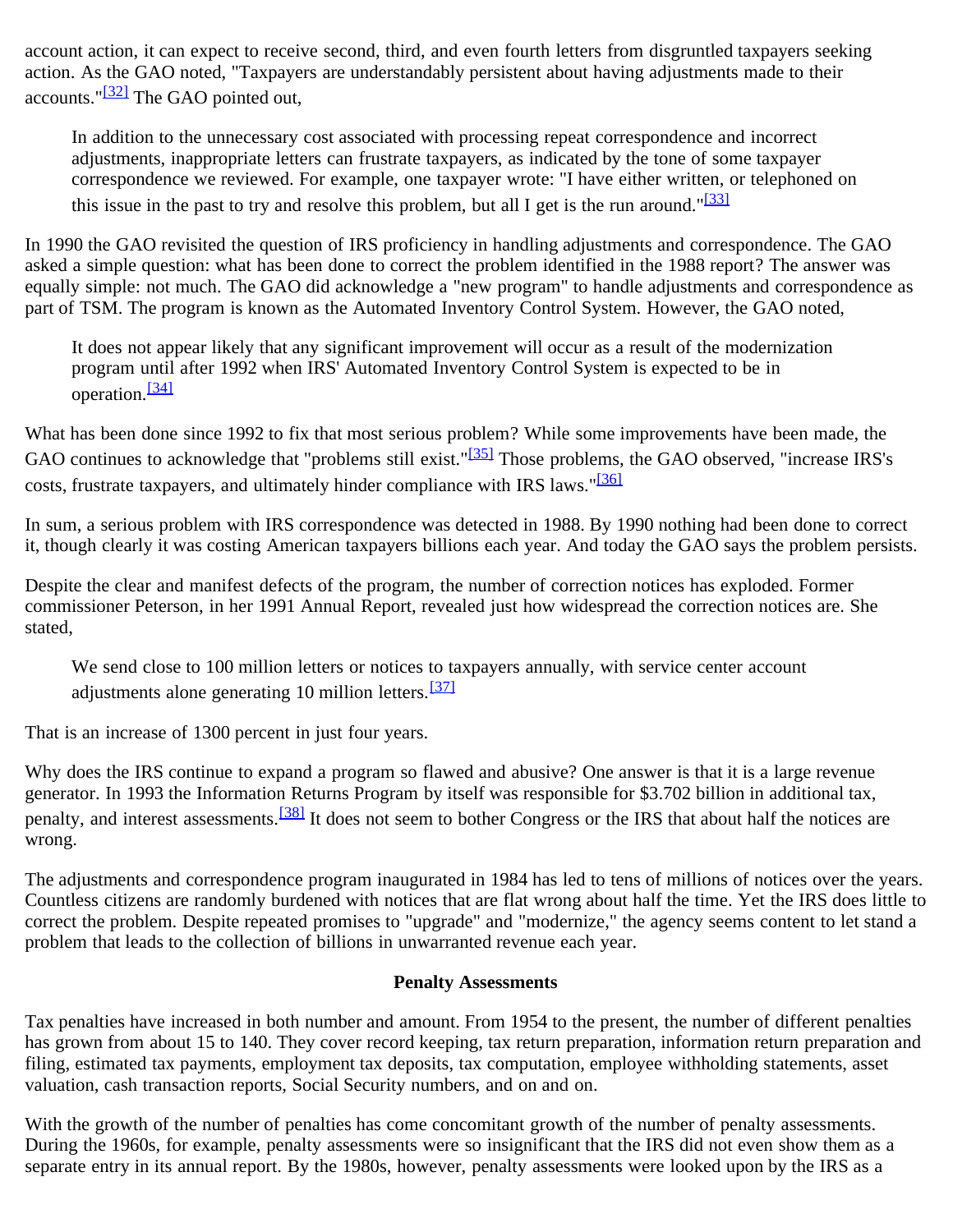source of revenue. Rather than using penalty provisions to punish and deter wrongful conduct, the IRS used them as a back-door method of collecting more money.

<span id="page-7-2"></span><span id="page-7-1"></span>In 1992, with the adoption of its "amnesty programs," the IRS agreed to stop using penalties in that fashion.<sup>[39]</sup> Despite that promise, penalty assessments are steadily on the rise. For example, in 1980, on the threshold of the decade that brought over 100 changes to the tax laws, the IRS assessed 19.59 million penalties. Total revenue from penalties was \$1.55 billion.<sup>[40]</sup> The next several years of tax "simplification" culminated in the Tax Reform Act of 1986. The first year in which that law was in effect was 1987. Exactly how much the tax laws were simplified may be surmised from the 1987 penalty data.

<span id="page-7-3"></span>In 1987 the IRS assessed a total of 26.97 million penalties, worth a total of \$9.99 billion.<sup>[41]</sup> So while tax law compliance was "simplified," the number of penalties grew by 37 percent and penalty revenue exploded by more than 640 percent.

<span id="page-7-4"></span>By 1991 the number of assessments had grown yet again. It went from 26.97 million in 1987 to 32.70 million in 1991, a jump of 21.5 percent.  $\frac{[42]}{[42]}$  Bear in mind that in 1992 the IRS promised to stop using penalty assessments as a means of collecting revenue. Rather, it would use penalties only for the intended purpose of "encouraging voluntary compliance."<sup>[\[43\]](#page-15-20)</sup>

<span id="page-7-6"></span><span id="page-7-5"></span>Despite the IRS's promise, by 1993 total assessments had increased to 32.97 million (see [Figure 2\)](#page-7-0), slightly more than in 1991. $\frac{[44]}{[44]}$  It seems that the IRS remains intent on using penalties as a means of raising revenue, contrary to their legislative purpose, and contrary to its own promise.

The growth in penalty assessments (59 percent from 1980 to 1993) is a serious problem for taxpayers because the error rate is very high. For starters, the IRS makes the majority of penalty assessments through the adjustments and correspondence process. The error rate for correspondence is 48 percent. There is nothing to indicate that the rate is any less when the correspondence involves penalty assessments.

<span id="page-7-8"></span><span id="page-7-7"></span>Other evidence also speaks to the penalty error rate. For example, each year the IRS penalizes more than 1.5 million businesses for violation of the payroll tax deposit rules.<sup>[45]</sup> The rules are complex, cumbersome, and subject to regular change. Despite the great number of assessments, the IRS admits that it abates more than "60 percent of the penalty amounts when taxpayers request abatement and provide sufficient justification."<sup>[\[46\]](#page-15-23)</sup>

<span id="page-7-0"></span>

| <b>Figure 2</b>                                       |       |  |  |  |
|-------------------------------------------------------|-------|--|--|--|
| Number of Penalties Assessed by the IRS<br>(millions) |       |  |  |  |
|                                                       |       |  |  |  |
| 1987                                                  | 27    |  |  |  |
| 1991                                                  | 32.7  |  |  |  |
| 1993                                                  | 32.97 |  |  |  |
| [Graph Omitted]                                       |       |  |  |  |
| Internal Revenue Service, 1993 Annual                 |       |  |  |  |
| Report (advance draft), Table 15.                     |       |  |  |  |

The IRS's own data indicate how error prone the agency is in assessing taxpayer penalties. The data in Table 1 indicate that about 40 percent of penalty revenue has been canceled through the abatement process over the last five years. In 1993 the IRS mistakenly overcharged taxpayers more than \$5 billion in penalties.

The IRS takes a "shotgun" approach to penalty assessments. Without any investigation of the facts of particular cases, it simply imposes penalties. It is then up to the taxpayers to seek cancellation, provided they are able to obtain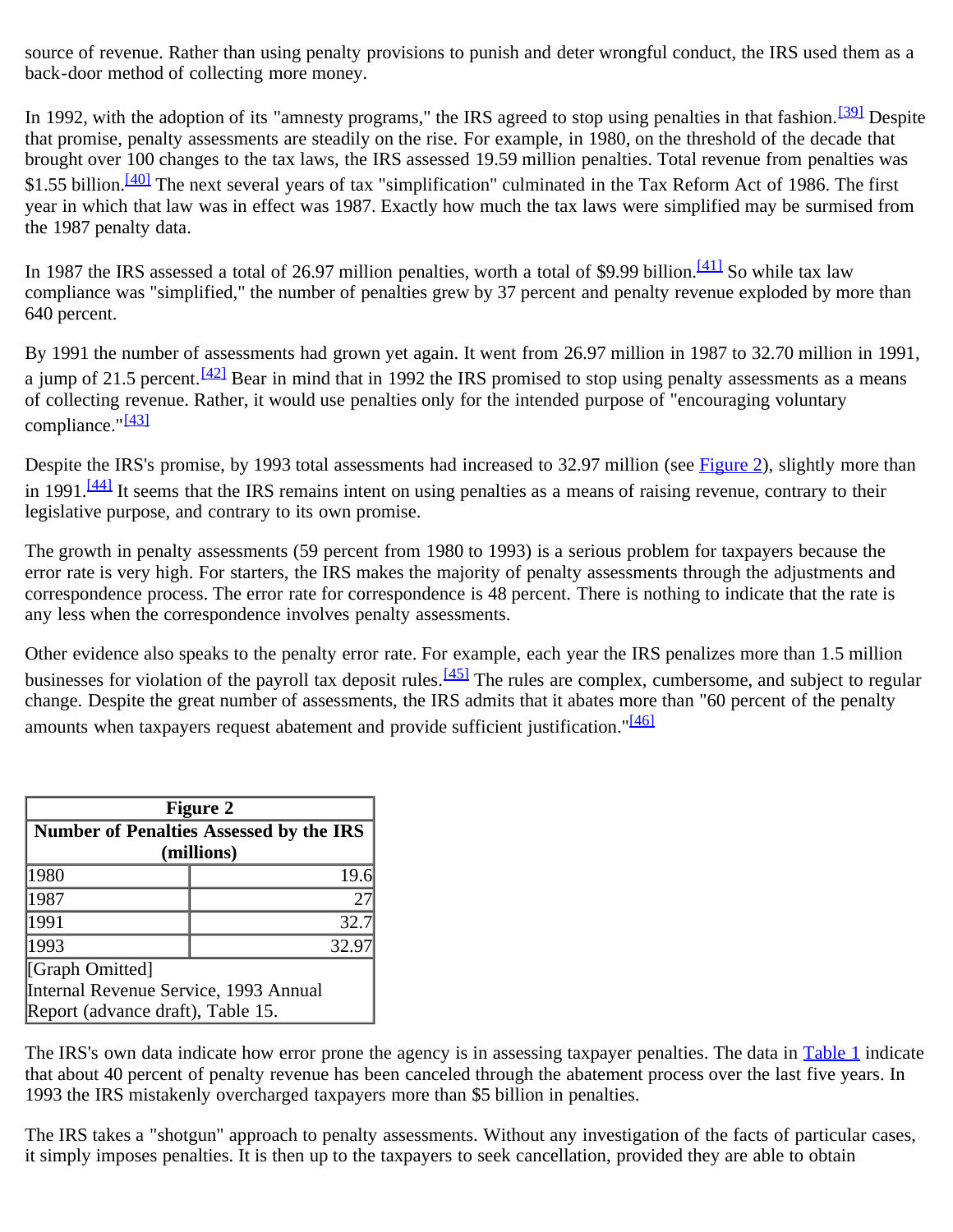sufficient information to guide them through the process.

The number of penalty abatements would be much higher except for the fact that IRS taxpayer assistance personnel often provide false or misleading information on the abatement process. Countless citizens phone each day seeking help with penalties. They are told a host of tales, including, "penalties cannot be canceled," "penalties are automatic," "one must pay the penalty before he can challenge it." Such incorrect statements, because of their intimidating effects, dissuade most people from challenging a penalty in the first place. Abatement rates might be significantly higher if the IRS were honest about the process.

#### **Table 1**

 **Penalty Abatement**

| Tax<br>Year | Gross<br>Revenue | Net<br>Revenue | Percentage<br>Abated |
|-------------|------------------|----------------|----------------------|
| 1989        | \$11.799         | \$7.107        | 39.8%                |
| 1990        | 11.848           | 6.079          | 48.7%                |
| 1991        | 10.820           | 6.520          | 39.75                |
| 1992        | 12.505           | 8.875          | 29.0%                |
| 1993        | 13.128           | 7.969          | 39.0%                |

 Note: All data from IRS Annual Reports for years stated; dollars are in billions.

#### **Audit Results**

The term "audit" makes one think of a grueling exploration by the IRS of all one's books, records, papers, and documents. The face-to-face audit process is nothing more or less than the procedure by which the IRS ascertains the correctness of one's income tax return. In practice, however, the IRS has turned the tax audit into a revenue enhancement tool. Under the guise of determining the correctness of the return, the agency assesses billions in unwarranted taxes and penalties each year. That is done with the apparent encouragement of Congress, which continues to increase the IRS enforcement budget.

<span id="page-8-0"></span>In each of the last three years, additional tax and penalties assessed as a result of face-to-face audits averaged about \$26.5 billion.<sup>[47]</sup> That is in addition to the revenue collected through the computerized notice process.

<span id="page-8-2"></span><span id="page-8-1"></span>One way to measure audit accuracy is to review the results achieved by those who appeal audit decisions. In 1993 the IRS audited the individual income tax returns of 1.06 million people. Of those, 84 percent were found to owe more money.<sup>[48]</sup> The average individual face-to-face tax audit led to the assessment of \$4,780 in additional tax and penalties, not including interest.<sup>[49]</sup> However, just 5 percent of those found to owe more money appealed.<sup>[50]</sup> The 5 percent number is significant in this way: the GAO has proven that the IRS's computer notices are wrong 48 percent of the time. Still, 95 percent of the public is persuaded that IRS audit results are correct or not worth fighting. That testifies to the degree to which the IRS has the public convinced that it cannot win when challenging an audit.

The appeals statistics, however, tell a much different story and indicate just how inaccurate the audits are. Of the cases received by the Appeals Division in 1993, nearly 97 percent were settled by agreement. That is to say, while the taxpayer was unable to reach a satisfactory settlement with the tax auditor, he could with an appeals officer 97 percent of the time. Why such a tremendous settlement rate at the appeals level? The answer is found in the rules governing practice before the Appeals Office. Consider the language of Rule I:

(1) Rule I. An exaction by the U.S. Government which is not based upon law, statutory or otherwise, is a taking of property without due process of law, in violation of the Fifth Amendment to the U.S. Constitution. Accordingly, an Appeals representative in his conclusion of fact or supplications of the law, shall hew to the law and the recognized standards of legal construction. It shall be his or her duty to determine the correct amount of the tax, with strict impartiality as between the taxpayer and the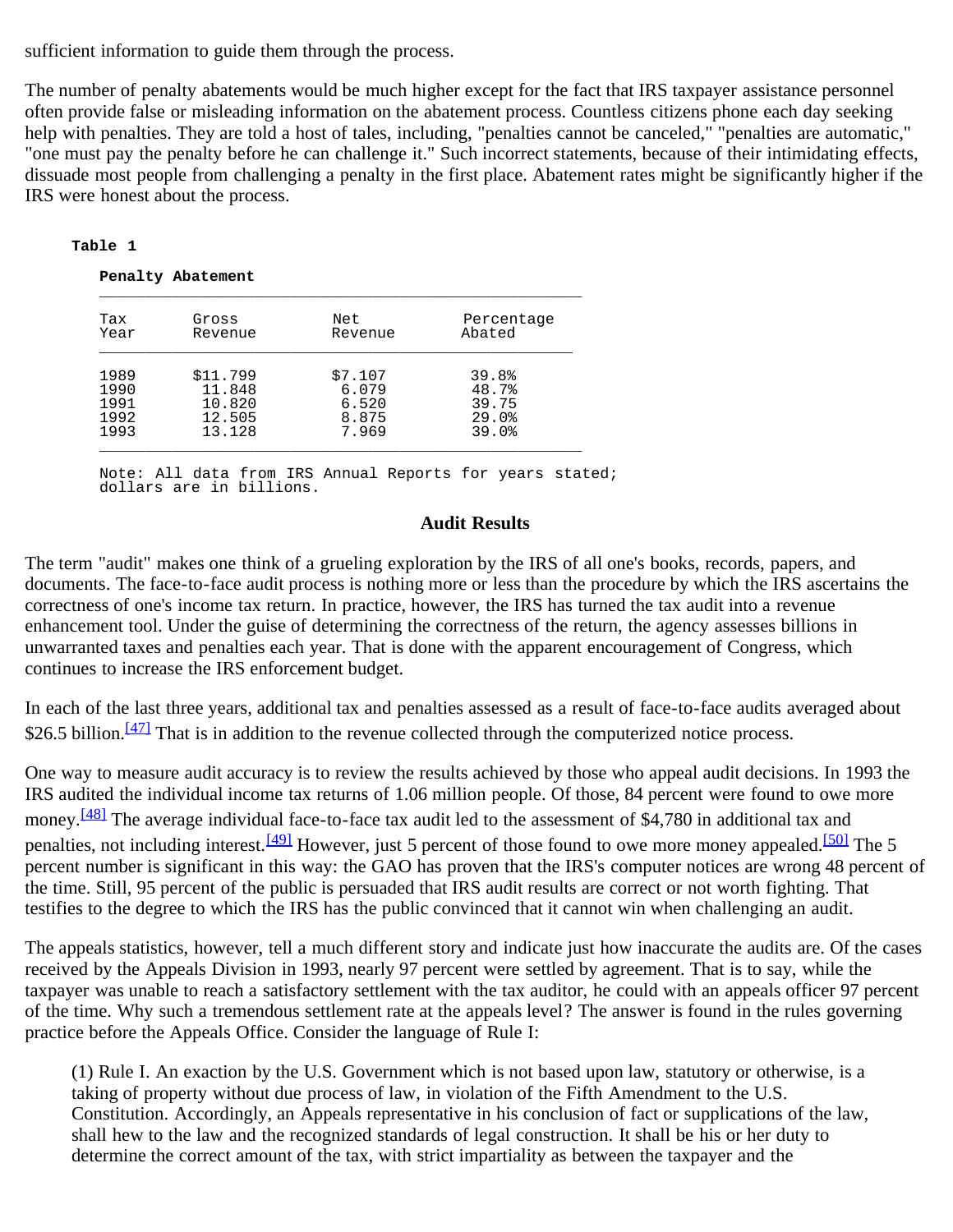Government, and without favoritism or discrimination as between taxpayers.<sup>[\[51\]](#page-16-1)</sup>

<span id="page-9-2"></span><span id="page-9-1"></span>Appeals officers are under a strict admonition to determine the correct tax liability. They are to settle cases on the basis of recognized law and the facts of the case. Incredibly, no similar guidelines exist for tax auditors.<sup>[52]</sup> That situation and years of practice lead to the conclusion that tax examiners put forth opinions designed to collect more money. On the other hand, appeals officers put forth opinions based on the law and the facts. However, most citizens are intimidated by the audit process and are ignorant of their rights. Consequently, they often end up facing assessments of tax and penalties they do not owe.

<span id="page-9-3"></span>The second level to which a taxpayer may appeal is the U.S. Tax Court. Tax court cases are a direct result of one's inability to settle with the Appeals Office. As [Table 2](#page-9-0) shows, in recent years taxpayers have won all or part of their claims in tax court about 50 percent of the time.<sup>[53]</sup> That indicates an error rate at the appeals level of 50 percent.

#### <span id="page-9-0"></span>**Table 2**

| Tax Year | Number of Cases    | Taxpayer Success (%) |
|----------|--------------------|----------------------|
| 1992     | 1,431              | 49.8%                |
| 1991     | Data not available | Data not available   |
| 1990     | 1,270              | 50%                  |
| 1989     | 1,268              | 51.3%                |

 Data from IRS Annual Reports for year stated; "split decisions," where some issues were decided for the taxpayer and some for the IRS, are included.

#### **The Public's Perception of IRS Performance**

A major priority of the IRS is to win and maintain the confidence of the public. The tax system would be impossible to administer if the public lost confidence in the IRS's efficiency, fairness, and integrity. Yet that is exactly what is happening. The pattern of decline has been steady over the past several years.

<span id="page-9-4"></span>One significant measure of the public's confidence in the IRS is the estimated "tax gap" figure. The tax gap is defined as the amount of taxes due from legal activities, compared with what is paid. According to the GAO, total tax gap figures have been on the rise since 1987.[\[54\]](#page-16-4) In 1987 the tax gap was estimated at \$71 billion. By 1992 it had risen to \$94 billion. Today it is estimated at well over \$100 billion.

Publicly, the IRS claims the tax gap exists because of tax "cheaters." A rising tax gap is indicative, says the agency, of falling "voluntary compliance." Voluntary compliance is defined as reporting and paying the correct amount of tax without the IRS's taking enforcement action.

However, the reality seems to be quite different. It is reasonable to conclude from the evidence that the rising tax gap (or the falling level of voluntary compliance) is at least in part a result of improper IRS actions and increasing citizen distrust of the tax system. For example, a citizen who is abused or victimized in an audit may retaliate by underreporting his income in a subsequent tax year.

The results of the IRS's Customer Satisfaction Survey give some insight into the public's confidence in the agency ([Table 3\)](#page-10-0). The IRS regularly conducts surveys of the U.S. adult population to determine satisfaction with IRS actions. The respondents are asked to rate the IRS on a scale of 1 to 10 (10 being the best) in various areas. The summer 1993 survey shows a dramatic drop in the public's perception of IRS quality.

The public's overall assessment of the IRS is shown by a composite average of all areas. That assessment dropped [\[55\]](#page-16-5)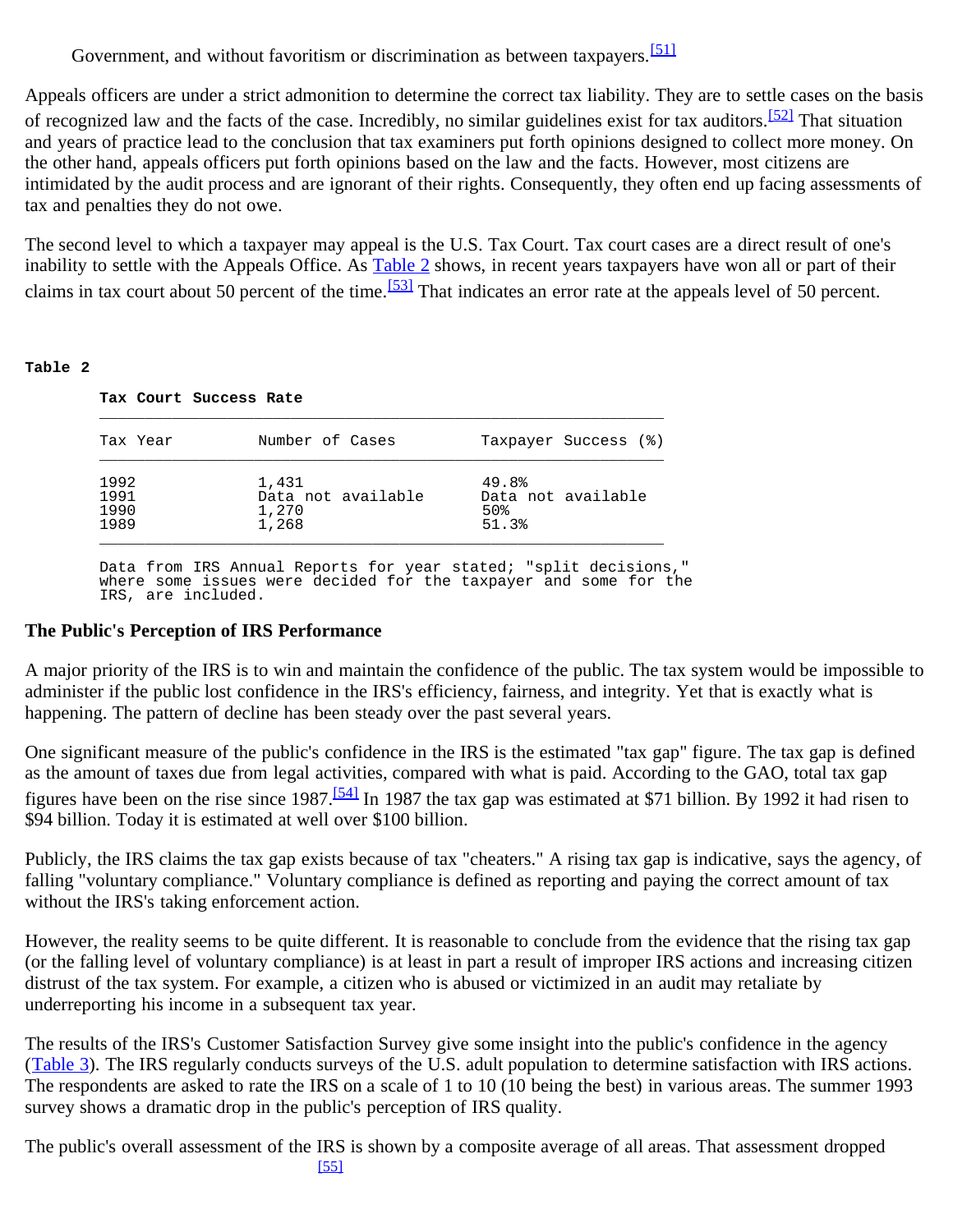<span id="page-10-1"></span>from 6.42 in 1992 to just 5.88 in 1993. It is inconceivable that a private-sector enterprise, large or small, could stay in business if its customers felt they were wronged, cheated, or otherwise inadequately served 41.2 percent of the time.

#### <span id="page-10-0"></span>**Table 3**

#### **Customer Satisfaction Survey**

| Key Changes in Perception                               | Summer<br>1993 | Summer<br>1992 | Change<br>$1992 - 93$ |
|---------------------------------------------------------|----------------|----------------|-----------------------|
| Does IRS maintain highest<br>standards of integrity?    | 6.10           | 6.53           | (0.43)                |
| Does IRS keep tax return infor-<br>mation confidential? | 7.45           | 7.85           | (0.38)                |
| Do IRS employees respond to<br>people's requests?       | 6.55           | 6.95           | (0.40)                |
| Does IRS accurately answer tax<br>questions?            | 6.55           | 6.91           | (0.36)                |
| Are IRS employees courteous?                            | 6.46           | 6.77           | (0.31)                |

 Source: General Accounting Office, "Examination of the IRS's Fiscal Year 1993 Financial Statements," p. 61.

#### **The IRS and Domestic Surveillance**

Late last year Americans were alarmed to learn that 368 IRS agents were illegally scouring through the returns of thousands of citizens--typically neighbors, friends, and celebrities. An indication of the level of IRS concern about such blatant invasions of taxpayers' privacy is provided by the fact that only five of the offending agents were eventually fired. In 1993 the GAO discovered that there are very few protections against such abuses of financial privacy. The GAO reported, Though heavily dependent on automated systems to process and safeguard taxpayer data, IRS did not adequately control access authority to this information. Further, controls did not provide reasonable assurance that only approved versions of computer programs were implemented. Such weaknesses increase the risk of unintentional errors and fraud and may compromise the confidentiality of taxpayer information. For example, IRS internal reviews found that some employees had used their access to monitor their own fraudulent returns, to issue fraudulent refunds, and to inappropriately browse taxpayer accounts.<sup>[\[56\]](#page-16-6)</sup>

<span id="page-10-2"></span>One thing seems clear. As the IRS is handed more computer power, and more access to information, and as citizens are required to submit more data to the agency, it seems reasonable to assume that snooping occurs on a fairly broad scale. And whether the illegal snooping is broad in scope or not, clearly it has a negative impact on the public's perception of the agency. As Sen. William Roth (R-Del.) observed during the course of the August 1993 hearings on the topic,

When tens of thousands of IRS employees are at liberty to access confidential information of millions of taxpayers and this public trust is abused, taxpayers begin to lose confidence in the tax system. Creating fraudulent tax refunds, browsing through tax records of friends, relatives, neighbors and celebrities and violating the privacy of taxpayers raises fundamental questions about the security of our tax system.<sup>[\[57\]](#page-16-7)</sup>

<span id="page-10-3"></span>Unfortunately, IRS snooping into the private affairs of U.S. citizens is not new. Twenty years ago Sen. Frank Church of Idaho chaired a Senate Select Committee to Study Governmental Operations with Respect to Intelligence Activities. The focus of the 1975 committee report was the illegal intelligence activities of the IRS. The committee hearings revealed, among other things, that the IRS

• routinely engaged in undercover surveillance of public meetings, such as sporting events and the like;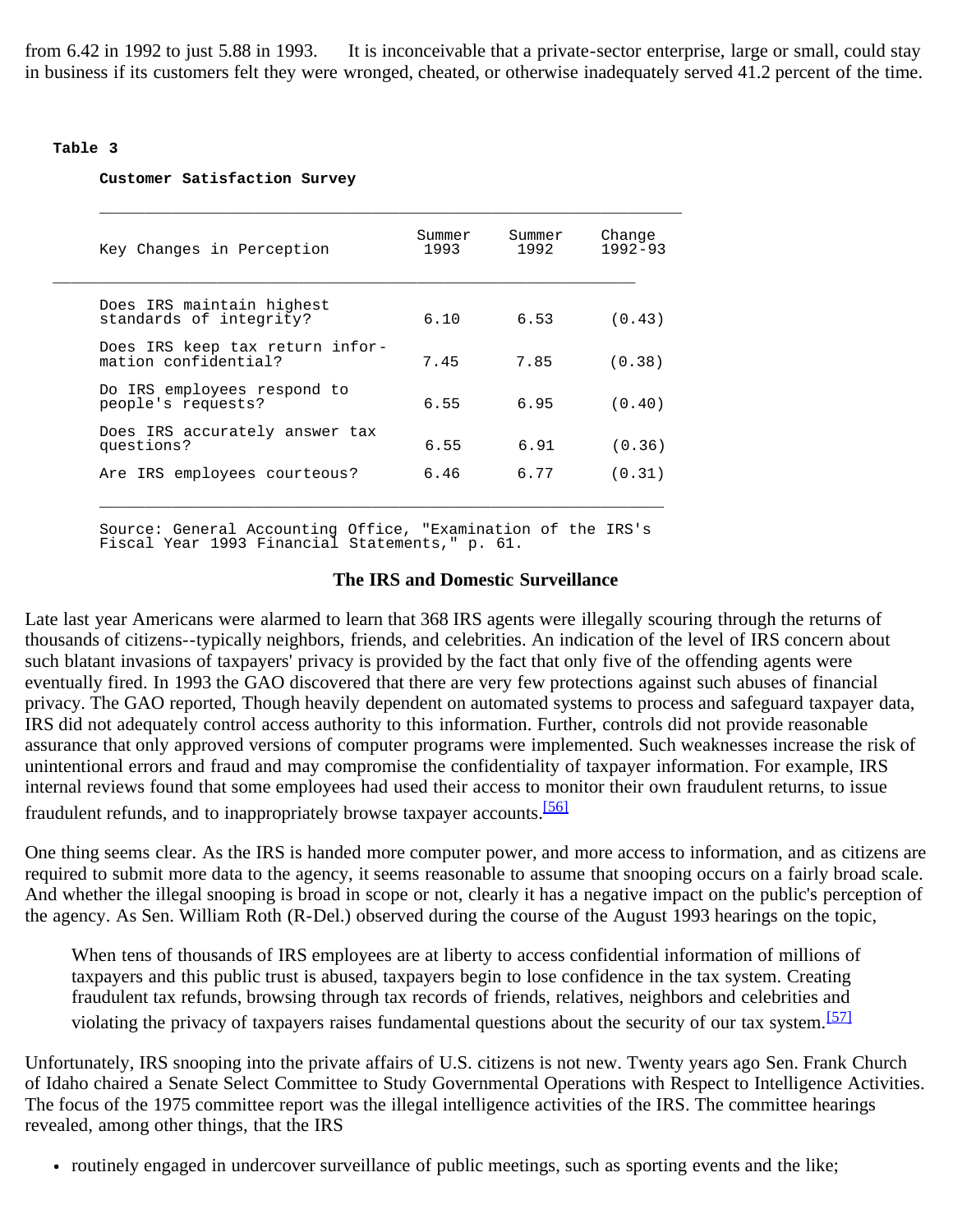- regularly used undercover operatives to supply IRS contacts with statements made by citizens under investigation; and
- would take license plate numbers of the most expensive-looking automobiles present at public gatherings to develop lists of people to audit.

Some of the more bizarre revelations included the fact that the Federal Bureau of Investigation and even the Central Intelligence Agency regularly asked for and were given the tax returns of any person or organization they wished. The hearings revealed that the IRS had developed "hit lists" of some 8,000 people and 3,000 organizations that would be targeted for audit, though they were not suspected of owing taxes. It was revealed that the IRS had created a specialized--and highly secret--staff whose job was to conduct surveillance and intelligence-gathering activities against various political groups for political reasons, not for reasons of tax law enforcement. The title given that group by the IRS was the Special Service Staff, or SSS.

At the conclusion of the hearings, Senator Church made this statement to then IRS commissioner Donald C. Alexander regarding IRS treatment of confidential tax return information:

This committee is concerned about what is becoming obvious in the course of these hearings, and this is the spreading of "Big Brother" government methods, and what your testimony shows is that, at least as of now, every taxpayer in this country is on notice that when his tax return is filed in the IRS, it means any agency of Government that can claim an official interest can get into that tax return for its own purposes. What better form is there to intimidate people, harass people, force them to comply with whatever it is some other agency may have in mind, than to have his tax return and information it may contain.<sup>[\[58\]](#page-16-8)</sup>

<span id="page-11-1"></span><span id="page-11-0"></span>Throughout his testimony, Commissioner Alexander assured the concerned senators that the IRS would fix the problem. The SSS, for example, was dismantled under Alexander. He assured former senator Walter Mondale that he was very much in favor of the idea that confidentiality laws "should be tightened up."<sup>[\[59\]](#page-16-9)</sup>

The promises former commissioner Alexander made 20 years ago closely resemble those of current commissioner Margaret Richardson. In her testimony to a Senate committee on August 4, 1993, she gave the following assurance to Congress regarding the security of confidential taxpayer information: "As a result of our internal reviews, we have taken steps to put greater management emphasis to ensure the safeguards of the privacy and security of taxpayer information."<sup>[\[60\]](#page-16-10)</sup>

<span id="page-11-2"></span>While her assurances about taxpayer privacy are certainly impressive, the facts indicate something entirely different. On December 20, 1994, fewer than 18 months after her glowing statement to Congress regarding taxpayer privacy, the IRS, under Commissioner Richardson, announced a plan to install a system that would link its computers with every public and private database in the nation. The purpose of the system is to provide the IRS with "on-line access" to data, including

commercial sources, state and local agencies, construction contract information, license information from state and local agencies, Currency and Banking Reports (CBRS), data regarding assets and financial transactions from state and local agencies, and information on significant financial transactions from reviews of periodicals and newspapers and other media sources.<sup>[\[61\]](#page-16-11)</sup>

<span id="page-11-3"></span>The notice goes on to describe exactly who would be the target of the proposed IRS invasion of every database in the nation. The proposal identifies the people covered under the aggressive electronic surveillance system as

any individual who has business and/or financial activities. These may be grouped by industry, occupation, or financial transactions included in commercial databases, or in information provided by state and local licensing agencies. $[62]$ 

<span id="page-11-4"></span>The IRS's information-gathering plans could not be broader. Very simply, the agency intends to use electronic methods to spy on the daily activities of every individual in the nation. Under the guise of tax law enforcement, the IRS plans to create an electronic dossier on every citizen. Under the best of circumstances, that is a chilling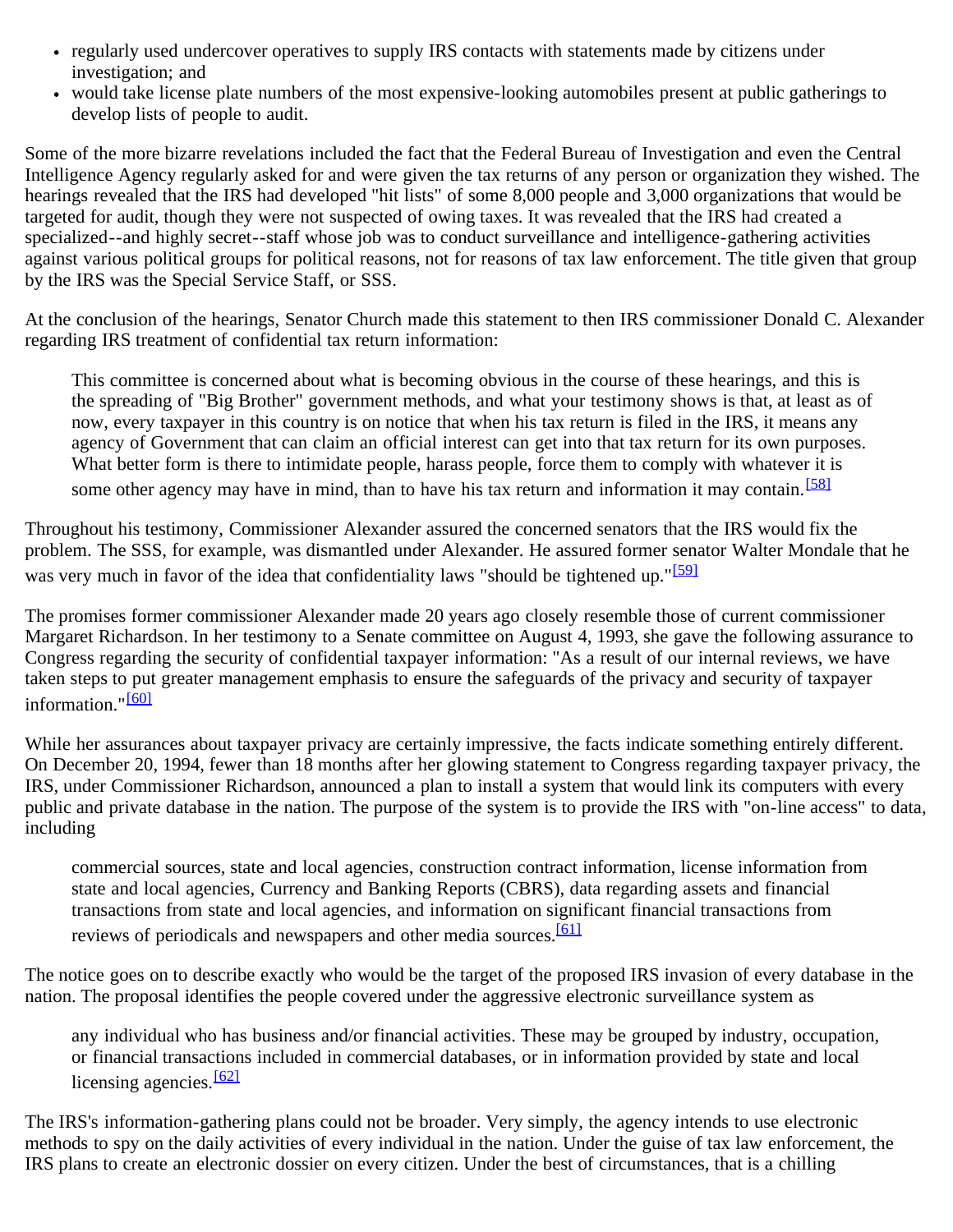proposition. Given the IRS's record on truthfulness, accuracy, and reliability in its activities, the idea of its conducting electronic surveillance of every citizen is exceedingly dangerous.

The idea that the IRS would provide any measure of confidentiality with respect to the information it gathers is laughable. If one enjoyed his right to privacy with regard to his financial affairs, the IRS would be precluded from gathering the data in the first place.

In defense of the IRS, the problem of lack of taxpayer confidentiality simply cannot be addressed or solved adequately under the current tax law structure. The income tax structure by its very nature is invasive, burdensome, and necessarily dependent on information gathering. The concepts of financial privacy, or taxpayer confidentiality, and income tax law enforcement are--by their nature--mutually exclusive. As we move further into an information age, the potential for privacy abuses is heightened.

The very idea of taxpayer confidentiality, in the true sense of the word, has long been foreign to IRS administrators. Consider this exchange between former senator Robert Morgan and former IRS commissioner Alexander. The dialogue occurred during the 1975 Senate hearings on intelligence activities within the IRS.

Senator Morgan: We were talking about intelligence gathering in this committee's work. And it seems to me that you [the IRS] have probably more confidential information on individuals and their finances than any other agency in government. Do you agree with that?

Commissioner Alexander: Well, I surely hope so. If another agency has more than we have, they have no business having it.  $\frac{[63]}{[63]}$  $\frac{[63]}{[63]}$  $\frac{[63]}{[63]}$ 

<span id="page-12-0"></span>The problems of taxpayer confidentiality cannot possibly be solved when high-ranking IRS administrators "hope" to have more confidential information on individuals and their finances than does any other government agency.

#### **The IRS and Congress**

<span id="page-12-1"></span>Each year the IRS appears before Congress with requests for more money, more equipment, and more manpower, and each year Congress grants at least part of those requests. Between 1986 (the year of tax "simplification") and 1993, the IRS's annual operating budget increased by 84 percent, from \$3.84 billion to \$7.07 billion, and the number of IRS employees rose from 95,880 to 113,300, an increase of 18 percent.  $[64]$  In its 1995 budget request, the IRS asked for the money to hire an additional 5,078 employees.<sup>[65]</sup> In addition, between 1986 and 1993 the IRS spent about \$1.3 billion on TSM, and it expects to spend over \$21 billion before the project is completed in 2008.

<span id="page-12-3"></span><span id="page-12-2"></span>The IRS says that the new employees will produce "\$9.2 billion in revenues in the next five years and that overhaul of TSM will generate substantial "taxpayer and IRS benefits.<sup>[66]</sup> However, the GAO has found that IRS estimates of revenues have been consistently erroneous--by as much as 60 percent. The GAO explained:

Policy makers have generally thought that annual revenue impact of IRS' enforcement programs was about \$50 billion. . . . In fact, however, IRS does not know how much revenue its enforcement programs actually generate. In recent years, IRS and the Department of Treasury's Office of Tax Analysis explored enforcement revenue. The results for fiscal year 1989 showed revenues of \$30 billion. With such a wide variation, Congress and the administration can have little confidence as to the overall revenue impact of IRS' enforcement programs.[\[67\]](#page-16-17)

<span id="page-12-4"></span>Even if one gives the IRS the benefit of the doubt and assumes that the agency is not deliberately misleading Congress, the agency's unreliable projections and estimates are just the tip of the iceberg. The ironic truth is that the IRS has systemic problems with its accounting and recordkeeping systems.

# **The Breakdown of the IRS**

<span id="page-12-5"></span>On August 4, 1993, the General Accounting Office released its findings in the first audit of the IRS ever.<sup>[68]</sup> That the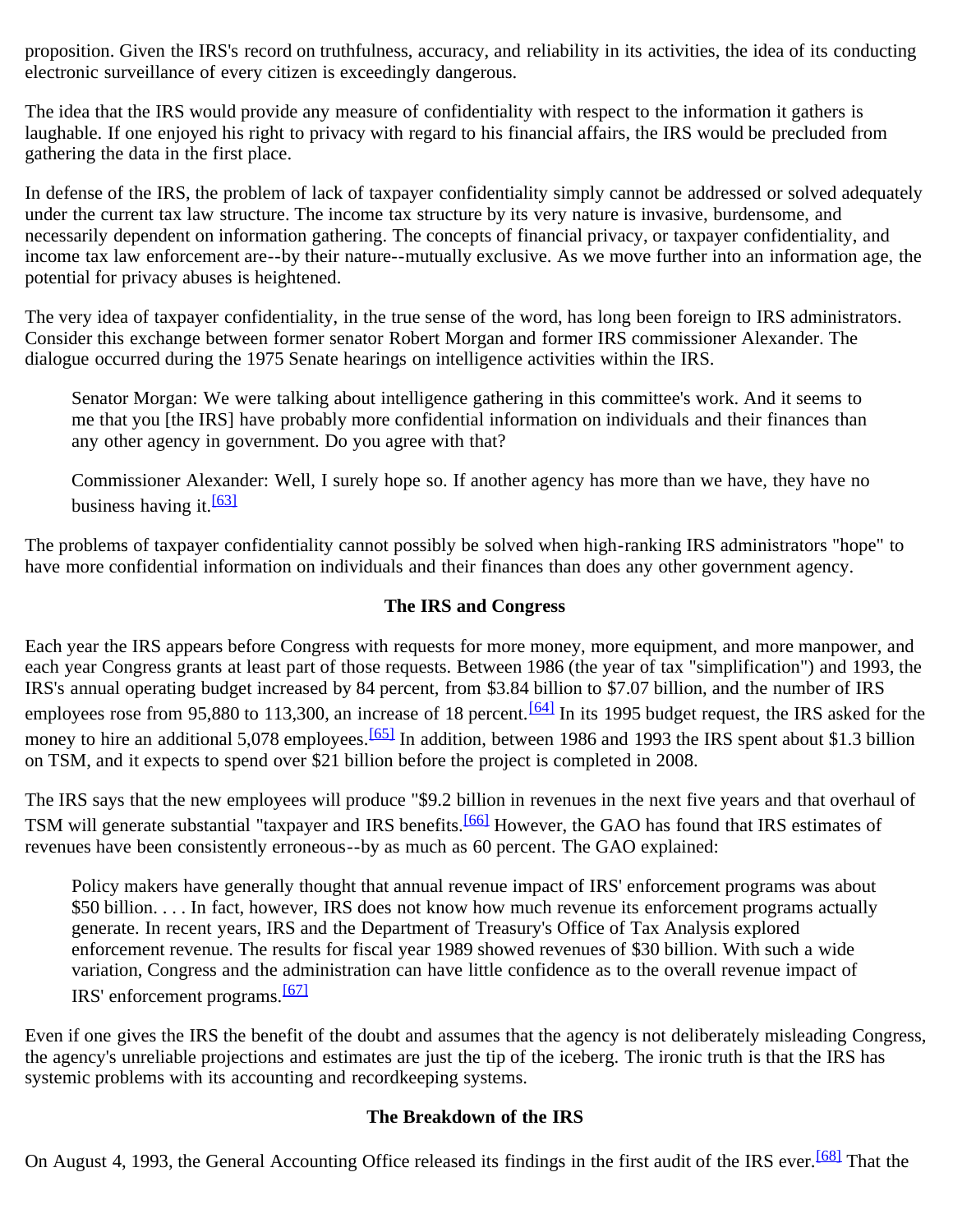IRS was audited just once in its 80-year history is amazing, and the findings of the audit are an indication of the impending breakdown of our income tax system.

<span id="page-13-0"></span>The GAO found widespread evidence of financial malfeasance and nonfeasance and, perhaps, outright fraud. Just for starters, the GAO could not even ascertain the correctness of the agency's financial statements because "critical supporting information for billions of dollars was either not available or was unreliable."<sup>[\[69\]](#page-16-19)</sup>

The specific problems discovered by the GAO include the following:

- *The IRS significantly overstated its accounts receivable.* The GAO found the IRS guilty of consistently overstating its accounts receivable ledger to Congress. Instead of the \$105 billion in receivables alleged by the IRS, the GAO found the number to be closer to \$65 billion. The IRS is using tax gap data, among other things, to win appropriations from Congress. The data are, however, unreliable.
- <span id="page-13-1"></span>*Important revenue information was unavailable or unreliable.* GAO auditors were able to ascertain how much money was collected, but they could not "audit the components of revenue because IRS systems could not provide the detailed transactions supporting the revenue balance, which is a serious limitation."<sup>[70]</sup> As a result, the GAO could not determine the specific amounts of excise and Social Security taxes collected. Further, the GAO was unable to distribute excise tax collections to the various trust funds, or the general revenue fund, to which they are assigned by law.
- <span id="page-13-2"></span>*The IRS failed to "control access authority given to computer support personnel or adequately monitor employee access to this information."*[\[71\]](#page-16-21) As a result, it seems that any IRS employee who wishes it has unfettered computer access to sensitive data on the tax returns and information of any citizen. Some employees "used their access to monitor their own fraudulent returns, to issue fraudulent refunds, and to inappropriately browse taxpayer accounts." $\frac{[72]}{[72]}$  $\frac{[72]}{[72]}$  $\frac{[72]}{[72]}$
- <span id="page-13-3"></span>*There was inadequate management of operating funds.* That is the most far-reaching aspect of the IRS's financial reporting failures. Of the \$6.7 billion spent on the entire agency during fiscal year 1992, the GAO was unable to audit 64 percent, or \$4.3 billion. The IRS could not account for 64 percent of its total congressional appropriation.

The list of the IRS's failures, oversights, errors, omissions, and misstatements goes on and on.

Although the IRS continues to demand them, it is clear that new computers cannot help the agency. The typical government approach of throwing money at a problem will not solve this one. The problem is not lack of money. The IRS has received all the money it has ever required from Congress. Its budget has roughly doubled in the past 10 years.

<span id="page-13-4"></span>While the government is quick to hold private enterprise liable for its errors, oversights, and occasional fraudulent conduct, it seems unwilling to hold its agencies to the same standards. As the GAO pointed out, "IRS's lack of fundamental recordkeeping is inconsistent with recordkeeping requirements placed on taxpayers."<sup>[73]</sup> Unfortunately, the IRS is unwilling or unable to meet the same high standards of financial accountability it requires the average citizen to meet.

# **Conclusion**

A tax system with 17,000 pages of law and regulation few citizens understand is not suitable for a free society. Similarly, a federal agency that cannot adequately maintain its own accounting ledgers is poorly suited to police those of individual and business taxpayers.

The tax system of a free society must necessarily release the American people from the burdens of compliance and the hassle of dealing with an error-prone enforcement agency. The potential for enforcement abuse is too great to allow a government agency to continue to wield the power of the IRS, particularly given its dismal track record of accountability.

An increasingly viable alternative is to eliminate the income tax system and the agency that administers it. We are currently presented with an opportunity to radically overhaul our tax system. Such an opportunity has not existed for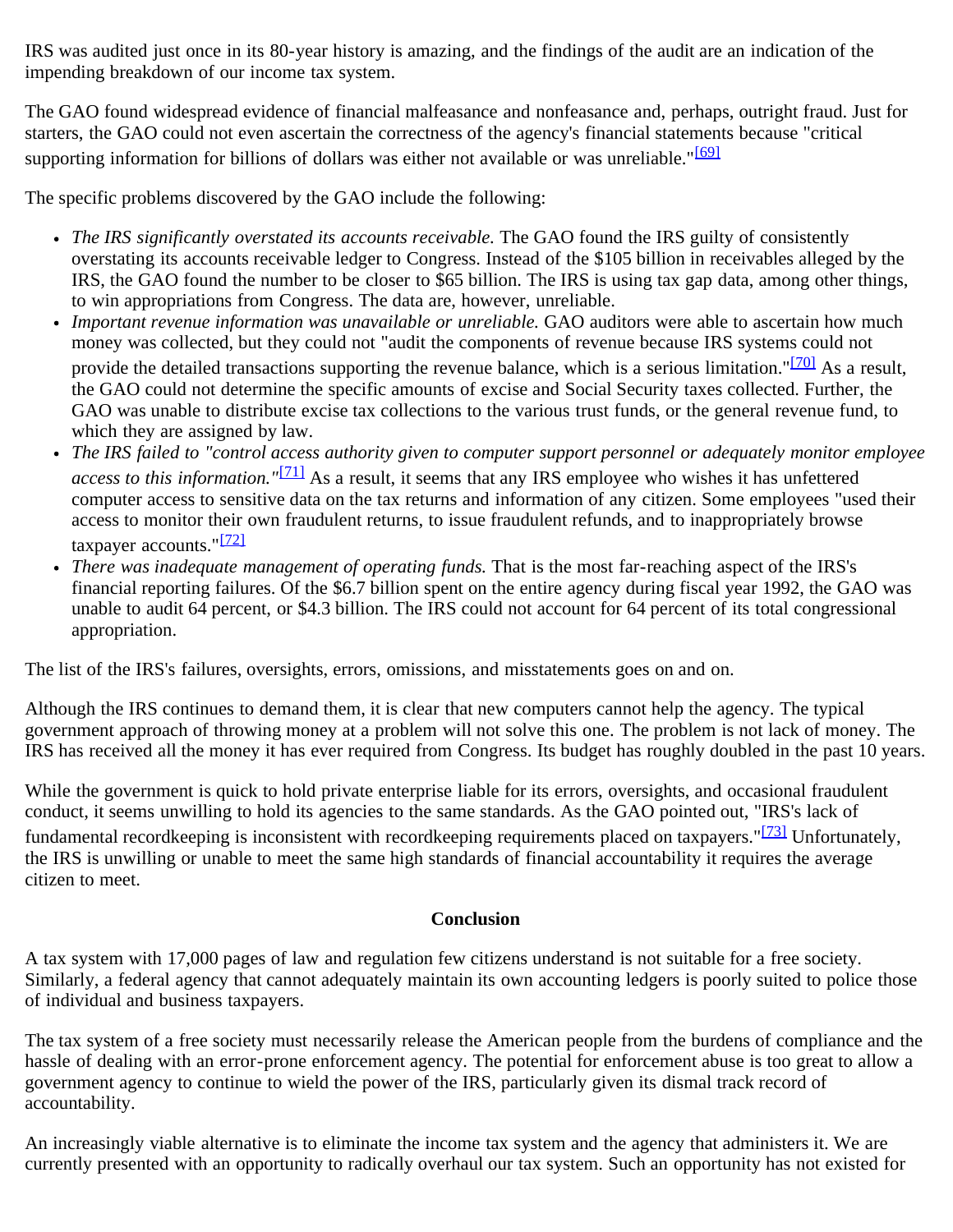80 years. The present tide of public opinion is against the IRS and the income tax. So is the chairman of the Ways and Means Committee.

<span id="page-14-22"></span>The IRS can no longer be trusted. The income tax is no longer sustainable. Americans should abolish it in favor of a national sales tax.<sup>[\[74\]](#page-17-0)</sup>

#### **Notes**

<span id="page-14-0"></span>[\[1\]](#page-0-0) Internal Revenue Service, "Chief Financial Officer's Annual Report, Fiscal Year 1993."

<span id="page-14-1"></span>[\[2\]](#page-1-0) General Accounting Office, "Examination of IRS's Fiscal Year 1993 Financial Statements," GAO/AIMD-94-120, June 1994, p. 53.

<span id="page-14-2"></span>[\[3\]](#page-1-1) Ibid., p. 56.

<span id="page-14-3"></span>[\[4\]](#page-2-1) Ibid., Figure 13, p. 56.

<span id="page-14-4"></span>[\[5\]](#page-2-2) General Accounting Office, "Examination of IRS's Fiscal Year 1992 Financial Statements," GAO/AIMD-93-2, June 1993, p. 34.

<span id="page-14-5"></span>[\[6\]](#page-2-3) Those programs allow citizens to reduce or eliminate tax debts they cannot pay. See Daniel J. Pilla, *How to Get Tax Amnesty* (St. Paul: Winning Publications, 1992).

<span id="page-14-6"></span>[\[7\]](#page-2-4) Shirley Peterson, Testimony to House Government Opera tions Committee, June 3, 1992, p. 2.

<span id="page-14-7"></span>[\[8\]](#page-2-5) Ibid., p. 3.

<span id="page-14-8"></span>[\[9\]](#page-2-6) The model return was prepared and the target figure was determined for Money by a team of tax experts.

<span id="page-14-9"></span>[\[10\]](#page-3-0) Money, March 1992, p. 90.

<span id="page-14-10"></span>[\[11\]](#page-3-1) Money, April 1993, p. 96.

<span id="page-14-11"></span>[\[12\]](#page-3-2) Ibid., p. 97.

<span id="page-14-12"></span>[\[13\]](#page-3-3) Ibid., p. 99.

<span id="page-14-13"></span>[\[14\]](#page-3-4) General Accounting Office, "Examination of IRS's Fiscal Year 1993 Financial Statements," p. 52.

<span id="page-14-14"></span>[\[15\]](#page-3-5) Ibid.

<span id="page-14-15"></span>[\[16\]](#page-3-6) General Accounting Office, "Monitoring the Accuracy and Administration of IRS's 1989 Test Call Survey," GAO/GGD-90- 37, January 1990, p. 3.

<span id="page-14-16"></span>[\[17\]](#page-3-7) Ibid., pp. 6-7.

<span id="page-14-17"></span>[\[18\]](#page-4-0) General Accounting Office, "Collecting Delinquent Taxes and Communicating with Taxpayers," GAO/T-GGD-94-50, November 9, 1993, p. 6.

<span id="page-14-18"></span>[\[19\]](#page-4-1) Ibid.

<span id="page-14-19"></span>[\[20\]](#page-4-2) Public Law 100-647, November 10, 1988.

<span id="page-14-20"></span>[\[21\]](#page-4-3) 26 U.S.C. section 6404 (e)(1)(A).

<span id="page-14-21"></span>[\[22\]](#page-5-0) Bender's Federal Tax Week, no. 10, March 11, 1993, p. 119.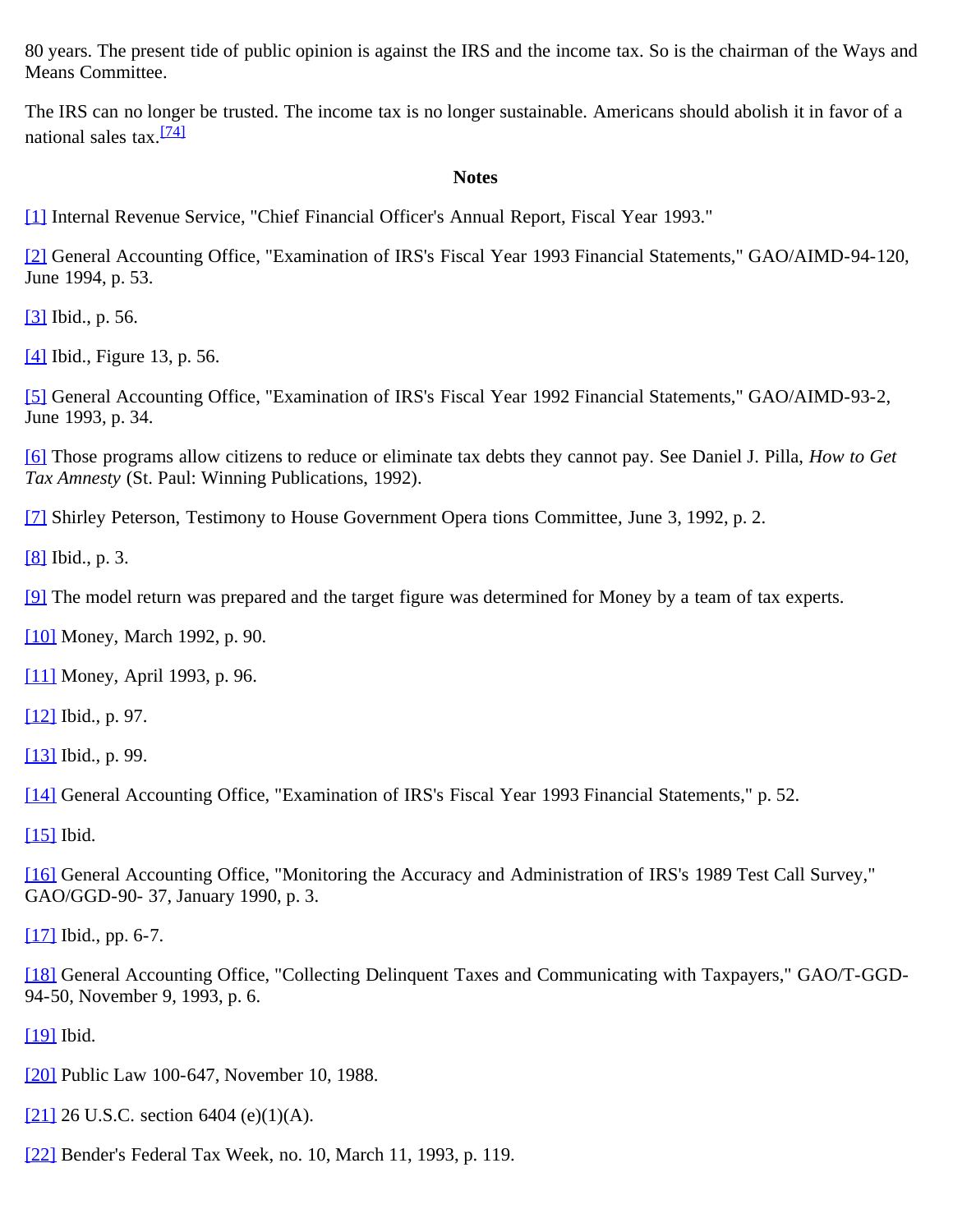<span id="page-15-0"></span>[\[23\]](#page-5-1) Internal Revenue Service, "Internal Revenue Service Strategic Plan," IRS document 6941, May 1984.

<span id="page-15-1"></span>[\[24\]](#page-5-2) Ibid., p. 57.

<span id="page-15-2"></span>[\[25\]](#page-5-2) Ibid., p. 61.

<span id="page-15-3"></span>[\[26\]](#page-5-3) Internal Revenue Service, "Highlights," 1984 Annual Re port, Table 7.

<span id="page-15-4"></span>[\[27\]](#page-5-4) Internal Revenue Service, "Highlights," 1987 Annual Re port, Table 7.

<span id="page-15-5"></span>[\[28\]](#page-5-5) General Accounting Office, "IRS's Service Centers Need to Improve Handling of Taxpayer Correspondence," GAO/GGD-88- 101, July 1988, p. 14.

<span id="page-15-6"></span>[\[29\]](#page-5-6) Ibid., Table 2.1, p. 14.

<span id="page-15-7"></span>[\[30\]](#page-5-7) Ibid.

<span id="page-15-8"></span>[\[31\]](#page-5-8) Ibid., p. 9.

<span id="page-15-9"></span>[\[32\]](#page-6-0) Ibid., p. 23.

<span id="page-15-10"></span>[\[33\]](#page-6-1) Ibid., p. 23.

<span id="page-15-11"></span>[\[34\]](#page-6-2) General Accounting Office, "IRS Efforts to Improve Taxpayer Correspondence," GAO/IMTEC-90-26, March 1990, p. 1.

<span id="page-15-12"></span>[\[35\]](#page-6-3) General Accounting Office, "Collecting Delinquent Taxes and Communicating with Taxpayers," GAO/T-GGD-94-50, November 9, 1993, p. 7.

<span id="page-15-13"></span>[\[36\]](#page-6-4) Ibid.

- <span id="page-15-14"></span>[\[37\]](#page-6-5) Internal Revenue Service, "Highlights," 1991 Annual Report, p. 7.
- <span id="page-15-15"></span>[\[38\]](#page-6-6) Internal Revenue Service, 1993 Annual Report (advance draft), Table 18.
- <span id="page-15-16"></span>[\[39\]](#page-7-1) Internal Revenue Service, policy Statement P-1-18, May 19, 1992.
- <span id="page-15-17"></span>[\[40\]](#page-7-2) Internal Revenue Service, "Highlights," 1980 Annual Report, Table 14.
- <span id="page-15-18"></span>[\[41\]](#page-7-3) Internal Revenue Service, "Highlights," 1987 Annual Report, Table 14.
- <span id="page-15-19"></span>[\[42\]](#page-7-4) Internal Revenue Service, 1991 Annual Report, Table 14.
- <span id="page-15-20"></span>[\[43\]](#page-7-5) IRS Policy Statement P-1-18.
- <span id="page-15-21"></span>[\[44\]](#page-7-6) Internal Revenue Service, 1993 Annual Report (advance draft), Table 15.
- <span id="page-15-22"></span>[\[45\]](#page-7-7) Internal Revenue Service, 1992 Annual Report, p. 9.
- <span id="page-15-23"></span>[\[46\]](#page-7-8) Ibid.
- <span id="page-15-24"></span>[\[47\]](#page-8-0) Data from Internal Revenue Service, Annual Reports, Table 14, for the years stated.
- <span id="page-15-25"></span>[\[48\]](#page-8-1) Internal Revenue Service, 1993 Annual Report (advance draft), Table 11.

<span id="page-15-26"></span>[\[49\]](#page-8-2) Ibid., Tables 13 and 14.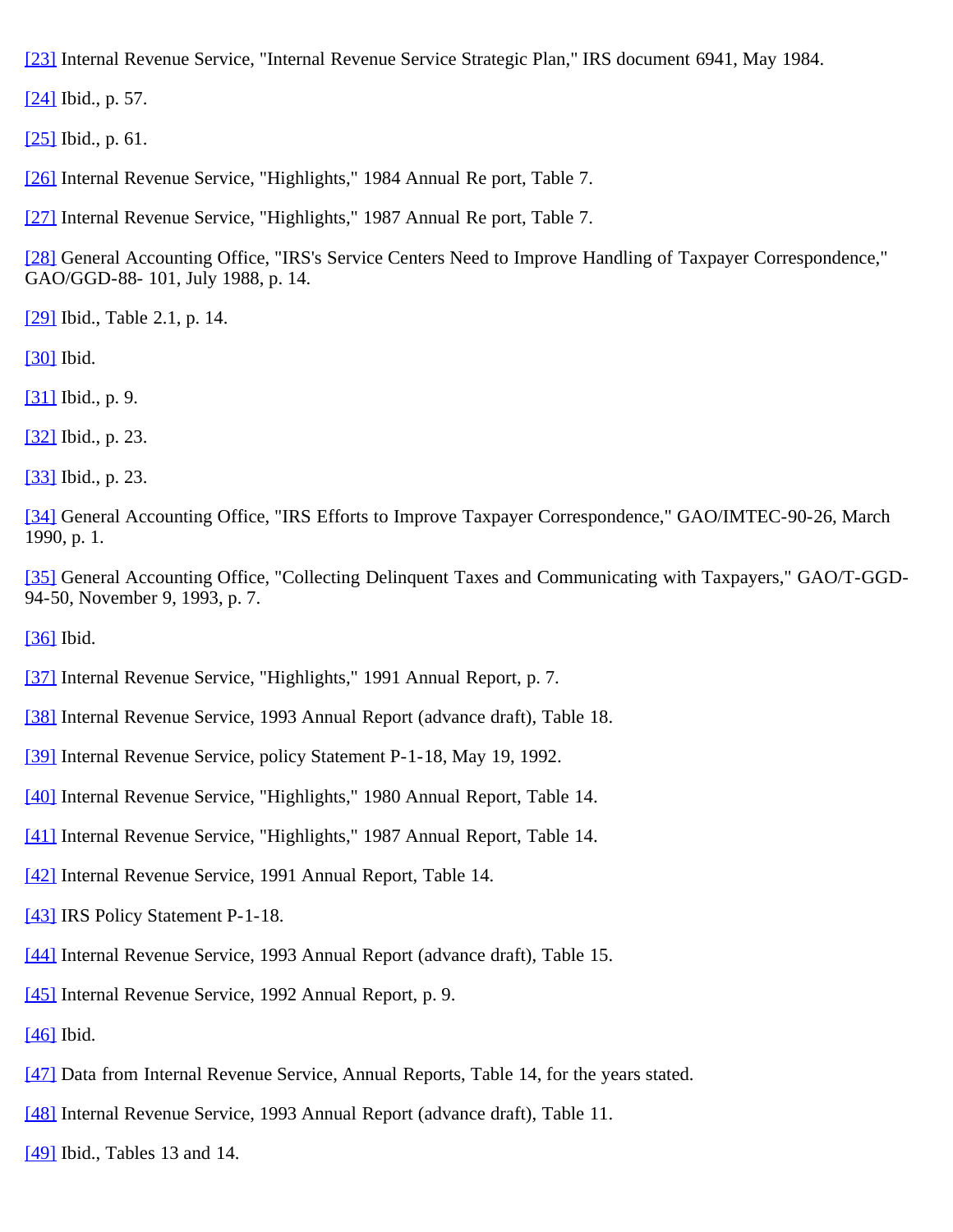<span id="page-16-0"></span>[\[50\]](#page-8-2) Ibid., Table 31.

<span id="page-16-1"></span>[\[51\]](#page-9-1) Internal Revenue Regulation, section 601.106 (f)(1), "Appeals Conference and Practice Requirements." Emphasis added.

<span id="page-16-2"></span>[\[52\]](#page-9-2) Compare Internal Revenue Regulation, section 601.104 (a)(1)-(a)(4), "Examination of Returns and Claims for Refund."

<span id="page-16-3"></span>[\[53\]](#page-9-3) Internal Revenue Service, 1993 Annual Report (advance draft), Table 31.

<span id="page-16-4"></span>[\[54\]](#page-9-4) General Accounting Office, "Examination of IRS's Fiscal Year 1993 Financial Statements," p. 54.

<span id="page-16-5"></span>[\[55\]](#page-10-1) Ibid., Figure 16, p. 61.

<span id="page-16-6"></span>[\[56\]](#page-10-2) Charles Bowsher, comptroller general of the United States, Testimony, in "First Financial Audits of IRS and Customs Revealed Serious Problems," GAO/T-AIMD-93-4, August 3, 1993, p. 14.

<span id="page-16-7"></span>[\[57\]](#page-10-3) U.S. Senate Committee on Governmental Affairs, Auditing the Auditors: Waste and Abuse at IRS and Customs: Hearing before the Senate Committee on Governmental Affairs, 103rd. Cong., 1st sess., August 4, 1993, p. 13.

<span id="page-16-8"></span>[\[58\]](#page-11-0) U.S. Senate Select Committee to Study Governmental Operations with Respect to Intelligence Activities, Report of Select Committee on Governmental Operations with Respect to Intelligence Activities, Internal Revenue Service, 94th Cong., 1st sess., October 2, 1975, p. 36.

<span id="page-16-9"></span>[\[59\]](#page-11-1) Ibid., p. 33.

<span id="page-16-10"></span>[\[60\]](#page-11-2) U.S. Senate Committee on Governmental Affairs, p. 31.

<span id="page-16-11"></span>[\[61\]](#page-11-3) Internal Revenue Service, "Notice of Proposed Amendment to Privacy Act System of Records," Federal Register 59, no. 243 (December 20, 1994).

<span id="page-16-12"></span> $[62]$  Ibid.

<span id="page-16-13"></span>[\[63\]](#page-12-0) Report of Select Committee on Governmental Operations with Respect to Intelligence Activities, pp. 25-26.

<span id="page-16-14"></span>[\[64\]](#page-12-1) Internal Revenue Service, 1993 Annual Report (advance draft), Table 27.

<span id="page-16-15"></span>[\[65\]](#page-12-2) General Accounting Office, "Analysis of IRS' Budget Request for Fiscal Year 1995," GAO/GGD-94-129, April 1994.

<span id="page-16-16"></span>[\[66\]](#page-12-3) Ibid., p. 8; and General Accounting Office, "Examination of IRS' Fiscal Year 1993 Financial Statements," p. 65.

<span id="page-16-17"></span>[\[67\]](#page-12-4) General Accounting Office, "IRS Needs More Reliable Information on Enforcement Revenues," GAO/GGD-90- 95, June 1990, p. 4. Emphasis added.

<span id="page-16-18"></span>[\[68\]](#page-12-5) General Accounting Office, "Examination of IRS's Fiscal Year 1992 Financial Statements."

<span id="page-16-19"></span>[\[69\]](#page-13-0) General Accounting Office, "First Financial Audits of IRS and Customs Revealed Serious Problems," p. 7.

<span id="page-16-20"></span>[\[70\]](#page-13-1) Ibid., p. 10.

<span id="page-16-21"></span>[\[71\]](#page-13-2) Ibid., p. 13.

<span id="page-16-22"></span>[\[72\]](#page-13-3) Ibid., p. 4.

<span id="page-16-23"></span>[\[73\]](#page-13-4) General Accounting Office, "Examination of IRS' Fiscal Year 1993 Financial Statements," p. 29.